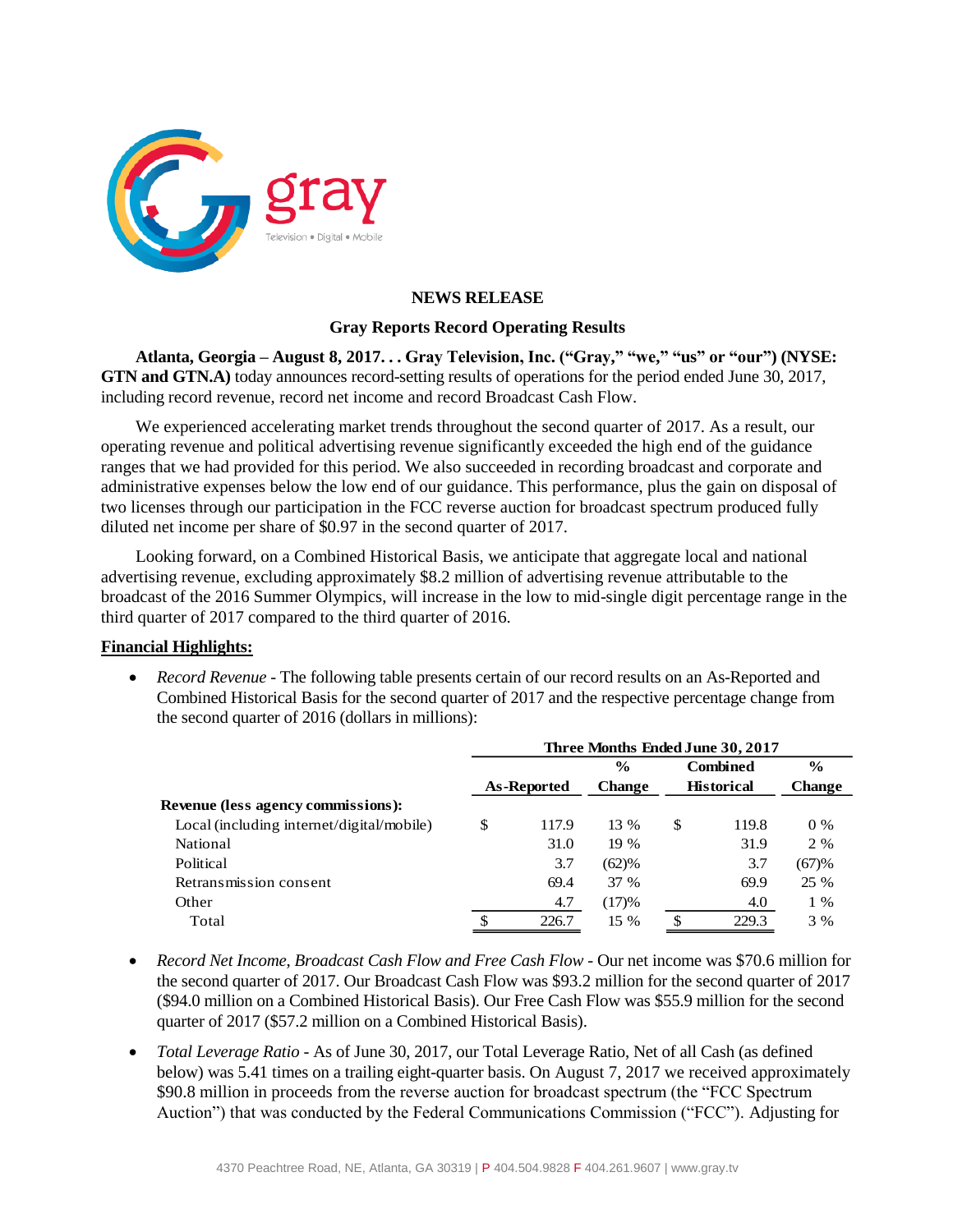the subsequent receipt of the FCC Spectrum Auction proceeds, as of June 30, 2017 our Total Leverage Ratio, Net of all Cash and Net of Auction Proceeds was 5.14 times on a trailing eight-quarter basis.

### **Other Highlights and Recent Developments:**

- On May 1, 2017, we completed the acquisition of television stations WDTV-TV (CBS) and WVFX-TV (FOX/CW), a legal duopoly in the Clarksburg-Weston, West Virginia market (DMA 169) (the "Clarksburg Acquisition") for \$26.5 million. We had operated these stations under a local marketing agreement ("LMA") since June 1, 2016, and the LMA expired upon completion of the acquisition.
- On May 1, 2017, we completed the acquisition of television stations WABI-TV (CBS/CW) in the Bangor, Maine market (DMA 156) and WCJB-TV (ABC/CW) in the Gainesville, Florida market (DMA 161) (collectively, the "Diversified Acquisition") for \$85.0 million. We had operated these stations under an LMA since April 1, 2017, and the LMA expired upon completion of the acquisition.
- On May 4, 2017, we announced that we entered into an agreement to acquire WCAX-TV (CBS) in the Burlington, Vermont - Plattsburgh, New York market (DMA 97) for \$29.0 million (the "Vermont Acquisition"). We completed the acquisition on August 1, 2017. We had operated this station under an LMA since June 1, 2017, and the LMA expired upon completion of the acquisition.

## **Effects of Acquisitions and Divestitures on Our Results of Operations**

From October 31, 2013 through June 30, 2017, we completed 23 acquisition transactions and three divestiture transactions. As more fully described in our Form 10-Q to be filed with the Securities and Exchange Commission today and in our prior disclosures, these transactions added a net total of 50 television stations in 30 television markets, including 25 new television markets, to our operations.

We refer to the seven stations acquired (excluding the stations acquired in the Clarksburg Acquisition) during the first six-months of 2017 and the stations we commenced operating under an LMA during that period as the "2017 Acquisitions." We refer to the 13 stations acquired in 2016, and that we retained in those transactions, as well as the stations in the Clarksburg Acquisition that we commenced operating under an LMA on June 1, 2016, as the "2016 Acquisitions." During 2015, we completed six acquisitions, which collectively added seven television stations in six markets (four new markets) to our operations, and we refer to those stations as the "2015 Acquisitions." Unless the context of the following discussion requires otherwise, we refer to the stations acquired in the 2017 Acquisitions, the 2016 Acquisitions and the 2015 Acquisitions, collectively, as the "Acquired Stations."

Due to the significant effect that our acquisitions and divestitures have had on our results of operations, and in order to provide more meaningful period over period comparisons, we present herein certain financial information on a "Combined Historical Basis." Unless otherwise defined, Combined Historical Basis reflects financial results that have been compiled by adding Gray's historical revenue and broadcast expenses to the historical revenue and broadcast expenses of the Acquired Stations and removing the historical revenues and historical broadcast expenses of divested stations as if they had been acquired or divested, respectively, on January 1, 2015 (the beginning of the earliest period presented). In addition, our Combined Historical Basis non-GAAP terms "Broadcast Cash Flow," "Broadcast Cash Flow Less Cash Corporate Expenses," "Operating Cash Flow as Defined in our 2017 Senior Credit Facility," "Free Cash Flow" and "Total Leverage Ratio, Net of All Cash" give effect to the financings related to the acquisition of the Acquired Stations as if these financings occurred on January 1, 2015, and certain anticipated net expense savings resulting from the completed acquisitions. Free Cash Flow presented on a Combined Historical Basis also includes adjustments for the purchase of property and equipment and income taxes paid, net of refunds, as if the acquisition of the Acquired Stations occurred on January 1, 2015. Combined Historical Basis financial information does not reflect all purchase accounting and other adjustments required, and includes certain other amounts not included, in pro forma financial statements prepared in accordance with Regulation S-X.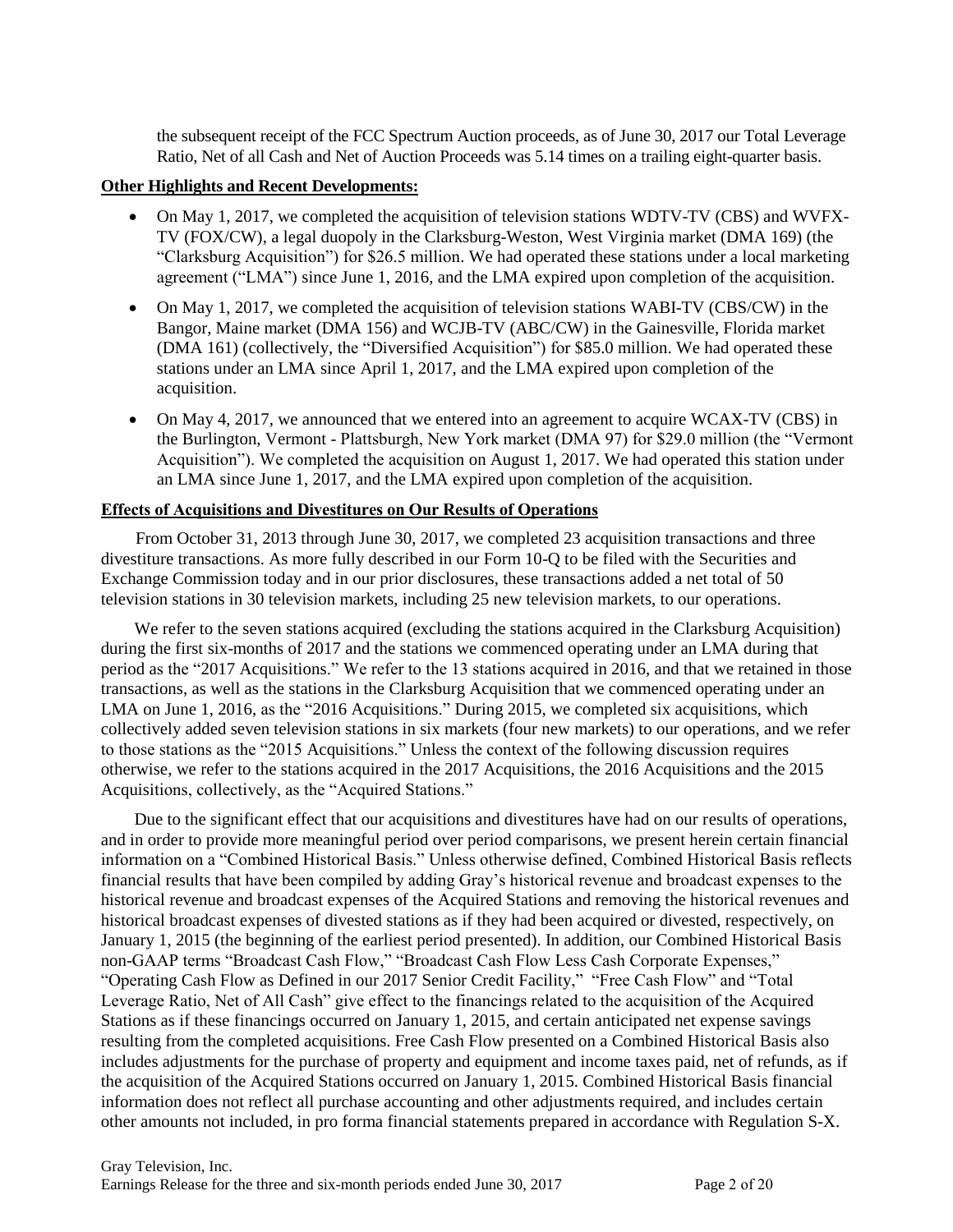### **Selected Operating Data on As-Reported Basis (unaudited):**

|                                    | Three Months Ended June 30, |         |    |         |        |                     |         |       |  |
|------------------------------------|-----------------------------|---------|----|---------|--------|---------------------|---------|-------|--|
|                                    |                             |         |    |         |        | % Change<br>2017 to |         |       |  |
|                                    |                             | 2017    |    | 2016    | 2016   |                     | 2015    | 2015  |  |
|                                    | (dollars in thousands)      |         |    |         |        |                     |         |       |  |
| Revenue (less agency commissions): |                             |         |    |         |        |                     |         |       |  |
| Total                              | \$                          | 226,681 | \$ | 196,633 | $15\%$ | \$                  | 143,464 | 58 %  |  |
| Political                          | \$                          | 3,708   | \$ | 9,649   | (62)%  | \$                  | 2,197   | 69 %  |  |
| Operating expenses (1):            |                             |         |    |         |        |                     |         |       |  |
| <b>Broadcast</b>                   | \$                          | 133,545 | \$ | 117,335 | 14 %   | \$                  | 86,445  | 54 %  |  |
| Corporate and administrative       | \$                          | 8,409   | \$ | 8,524   | (1)%   | \$                  | 6,444   | 30 %  |  |
| Net income                         | \$                          | 70,561  | \$ | 17,662  | 300 %  | \$                  | 12,110  | 483 % |  |
| Non-GAAP cash flow $(2)$ :         |                             |         |    |         |        |                     |         |       |  |
| <b>Broadcast Cash Flow</b>         | \$                          | 93,239  | \$ | 79,267  | 18 %   | \$                  | 57,244  | 63 %  |  |
| <b>Broadcast Cash Flow Less</b>    |                             |         |    |         |        |                     |         |       |  |
| <b>Cash Corporate Expenses</b>     | \$                          | 85,908  | \$ | 71,713  | 20 %   | \$                  | 51,591  | 67 %  |  |
| Free Cash Flow                     | \$                          | 55,883  | \$ | 25,928  | 116 %  | \$.                 | 27,388  | 104 % |  |

|                                    | Six Months Ended June 30, |         |                       |         |                        |     |         |                       |
|------------------------------------|---------------------------|---------|-----------------------|---------|------------------------|-----|---------|-----------------------|
|                                    |                           |         | % Change<br>$2017$ to |         |                        |     |         | % Change<br>$2017$ to |
|                                    |                           | 2017    |                       | 2016    | 2016                   |     | 2015    | 2015                  |
|                                    |                           |         |                       |         | (dollars in thousands) |     |         |                       |
| Revenue (less agency commissions): |                           |         |                       |         |                        |     |         |                       |
| Total                              | \$                        | 430,142 | \$                    | 370,356 | $16\%$                 | \$. | 276,767 | 55 %                  |
| Political                          | \$                        | 5,029   | \$                    | 19,304  | (74)%                  | \$  | 3,356   | 50 %                  |
| Operating expenses (1):            |                           |         |                       |         |                        |     |         |                       |
| <b>Broadcast</b>                   | \$                        | 267,016 | S                     | 225,903 | 18 %                   | \$. | 173,292 | 54 %                  |
| Corporate and administrative       | \$                        | 16,118  | \$                    | 24,202  | (33)%                  | \$  | 13,291  | 21 %                  |
| Net income                         | \$                        | 81,066  | \$                    | 26,652  | 204 %                  | \$  | 17,705  | 358 %                 |
| Non-GAAP cash flow $(2)$ :         |                           |         |                       |         |                        |     |         |                       |
| <b>Broadcast Cash Flow</b>         | \$                        | 163,703 | \$                    | 145,164 | 13 %                   | \$  | 103,968 | 57 %                  |
| <b>Broadcast Cash Flow Less</b>    |                           |         |                       |         |                        |     |         |                       |
| Cash Corporate Expenses            | \$                        | 149,637 | S                     | 122,900 | 22 %                   | \$  | 92,218  | 62 %                  |
| Free Cash Flow                     | \$                        | 92,477  | \$                    | 50,144  | 84 %                   | \$  | 49,379  | 87 %                  |

(1) Excludes depreciation, amortization, and (gain) loss on disposal of assets.

(2) See definition of non-GAAP terms and reconciliation of the non-GAAP amounts to net income included elsewhere herein.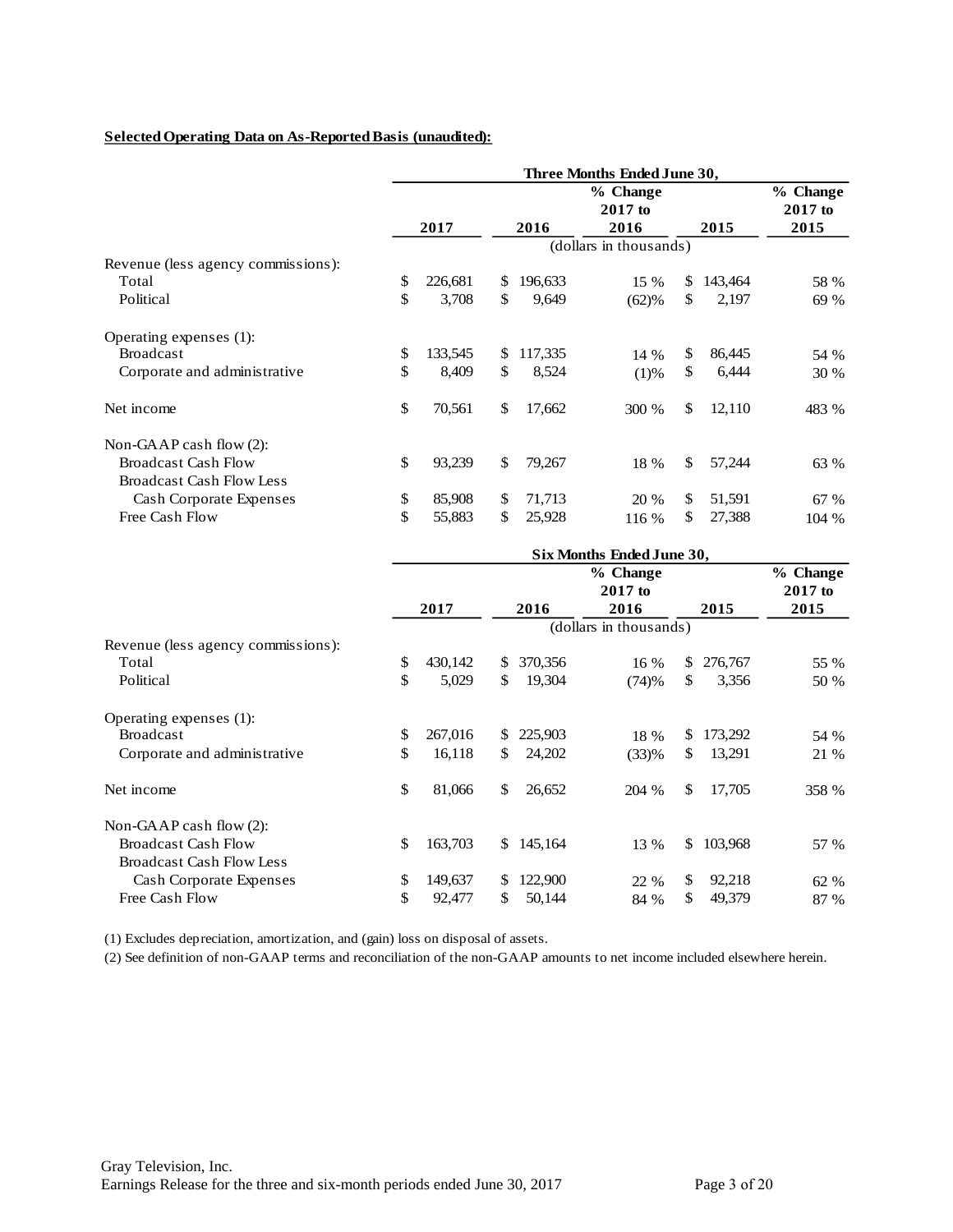#### **Selected Operating Data on Combined Historical Basis (unaudited):**

|                                    | Three Months Ended June 30, |         |     |         |                        |     |         |           |
|------------------------------------|-----------------------------|---------|-----|---------|------------------------|-----|---------|-----------|
|                                    |                             |         |     |         | % Change               |     |         | % Change  |
|                                    |                             |         |     |         | $2017$ to              |     |         | $2017$ to |
|                                    |                             | 2017    |     | 2016    | 2016                   |     | 2015    | 2015      |
|                                    |                             |         |     |         | (dollars in thousands) |     |         |           |
| Revenue (less agency commissions): |                             |         |     |         |                        |     |         |           |
| Total                              | \$                          | 229.313 | S.  | 222,170 | 3 %                    | \$. | 204,444 | 12 %      |
| Political                          | \$                          | 3,723   | \$  | 11,218  | (67)%                  | \$. | 2,939   | 27 %      |
| Operating expenses (1):            |                             |         |     |         |                        |     |         |           |
| <b>Broadcast</b>                   | \$                          | 136,412 | S.  | 133,413 | 2 %                    | \$. | 125,851 | 8 %       |
| Corporate and administrative       | \$                          | 8.409   | \$. | 8,524   | (1)%                   | \$. | 6.444   | 30 %      |
| Non-GAAP cash flow $(2)$ :         |                             |         |     |         |                        |     |         |           |
| <b>Broadcast Cash Flow</b>         | $\mathbb{S}$                | 93,972  | \$  | 91,248  | 3 %                    | \$  | 86,691  | 8 %       |
| <b>Broadcast Cash Flow Less</b>    |                             |         |     |         |                        |     |         |           |
| Cash Corporate Expenses            | \$                          | 86,641  | \$  | 83,692  | 4 %                    | \$  | 81,038  | 7 %       |
| Operating Cash Flow as defined in  |                             |         |     |         |                        |     |         |           |
| our 2017 Senior Credit Facility    | \$                          | 87,020  | \$  | 83,129  | 5 %                    | \$. | 81,394  | 7 %       |
| Free Cash Flow                     | \$                          | 57,157  | \$  | 37,098  | 54 %                   | S.  | 50,873  | 12 %      |

|                                    | Six Months Ended June 30, |         |                       |         |                        |     |         |                       |
|------------------------------------|---------------------------|---------|-----------------------|---------|------------------------|-----|---------|-----------------------|
|                                    |                           |         | % Change<br>$2017$ to |         |                        |     |         | % Change<br>$2017$ to |
|                                    |                           | 2017    |                       | 2016    | 2016                   |     | 2015    | 2015                  |
|                                    |                           |         |                       |         | (dollars in thousands) |     |         |                       |
| Revenue (less agency commissions): |                           |         |                       |         |                        |     |         |                       |
| Total                              | \$                        | 442,496 | S.                    | 436,675 | 1 %                    | \$  | 393,668 | 12 %                  |
| Political                          | \$                        | 5,069   | \$                    | 25,988  | (80)%                  | \$. | 4,311   | 18 %                  |
| Operating expenses (1):            |                           |         |                       |         |                        |     |         |                       |
| <b>Broadcast</b>                   | \$                        | 280,032 | S.                    | 270,843 | 3 %                    | \$. | 251,955 | 11 %                  |
| Corporate and administrative       | \$                        | 16,118  | S.                    | 24,202  | (33)%                  | S   | 13,291  | 21 %                  |
| Non-GAAP cash flow $(2)$ :         |                           |         |                       |         |                        |     |         |                       |
| <b>Broadcast Cash Flow</b>         | \$                        | 166,225 | S.                    | 173,194 | (4)%                   | \$. | 157,913 | 5 %                   |
| <b>Broadcast Cash Flow Less</b>    |                           |         |                       |         |                        |     |         |                       |
| Cash Corporate Expenses            | \$                        | 152,159 | S.                    | 150,930 | 1 %                    | \$. | 146,163 | 4 %                   |
| Operating Cash Flow as defined in  |                           |         |                       |         |                        |     |         |                       |
| our 2017 Senior Credit Facility    | \$                        | 152,385 | S.                    | 156,622 | (3)%                   | \$. | 148.920 | 2 %                   |
| Free Cash Flow                     | \$                        | 95,356  | S.                    | 79,786  | 20 %                   | S   | 86,936  | 10 %                  |
|                                    |                           |         |                       |         |                        |     |         |                       |

(1) Excludes depreciation, amortization, and (gain) loss on disposal of assets.

(2) See definition of non-GAAP terms and reconciliation of the non-GAAP amounts to net income included elsewhere herein.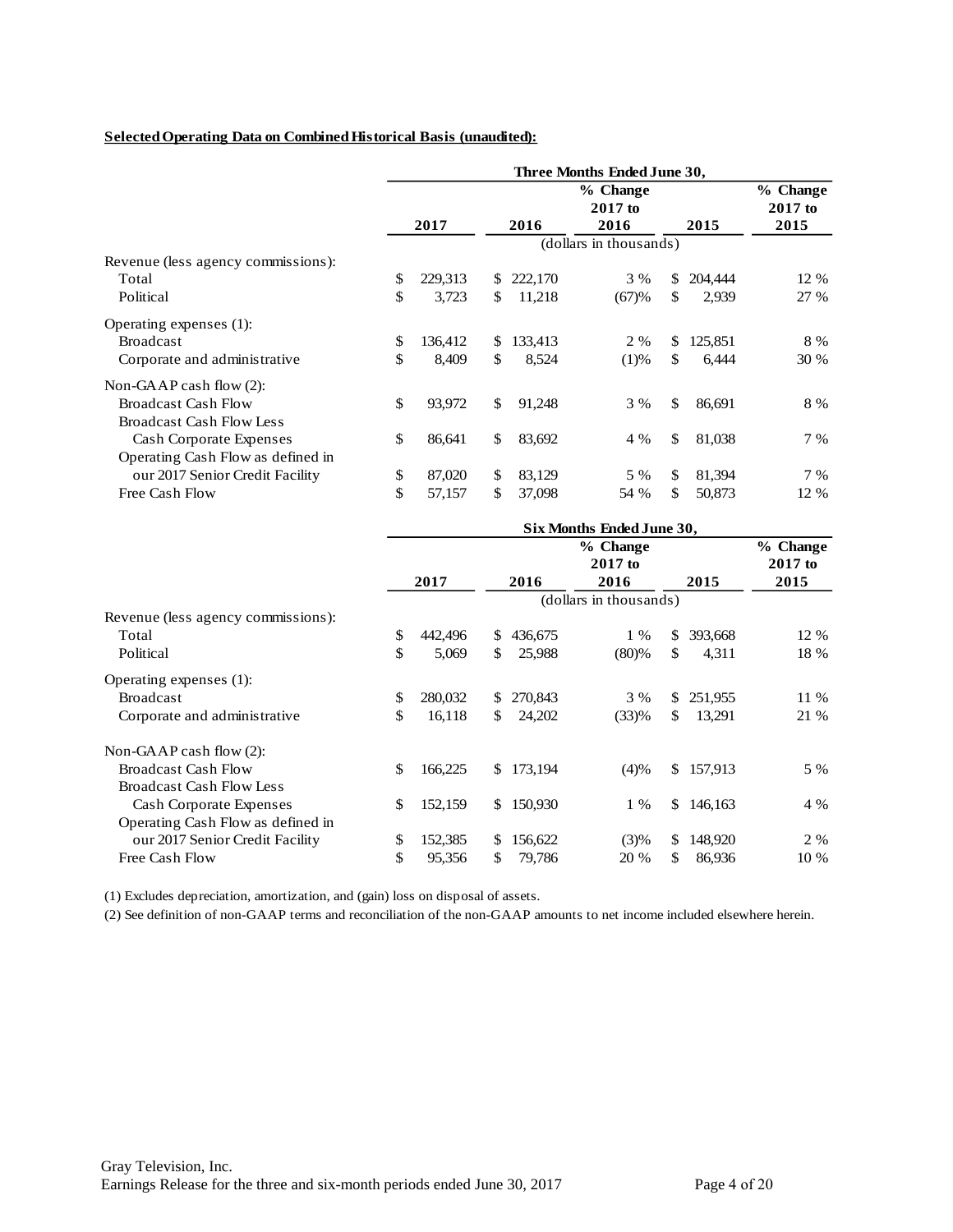## **Results of Operations for the Second Quarter of 2017**

### *Revenue (less agency commissions) on As-Reported Basis.*

The table below presents our revenue (less agency commissions) by type for the second quarter of 2017 and 2016 (dollars in thousands):

|                                           | Three Months Ended June 30, |               |          |     |         |          |  |  |  |  |
|-------------------------------------------|-----------------------------|---------------|----------|-----|---------|----------|--|--|--|--|
|                                           |                             | 2017          |          |     | 2016    |          |  |  |  |  |
|                                           |                             |               | Percent  |     |         | Percent  |  |  |  |  |
|                                           |                             | <b>Amount</b> | of Total |     | Amount  | of Total |  |  |  |  |
| <b>Revenue (less agency commissions):</b> |                             |               |          |     |         |          |  |  |  |  |
| Local (including internet/digital/mobile) | \$                          | 117.917       | 52.0%    | \$. | 104,727 | 53.3%    |  |  |  |  |
| National                                  |                             | 30.981        | 13.7%    |     | 26,070  | 13.3%    |  |  |  |  |
| Political                                 |                             | 3,708         | 1.6%     |     | 9.649   | 4.9%     |  |  |  |  |
| Retransmission consent                    |                             | 69.371        | 30.6%    |     | 50,549  | 25.7%    |  |  |  |  |
| Other                                     |                             | 4.704         | 2.1%     |     | 5.638   | 2.8%     |  |  |  |  |
| Total                                     | £.                          | 226,681       | 100.0%   | £.  | 196.633 | 100.0%   |  |  |  |  |
|                                           |                             |               |          |     |         |          |  |  |  |  |

Total revenue increased \$30.0 million, or 15%, to \$226.7 million for the second quarter of 2017 compared to the second quarter of 2016. Revenue from the 2017 Acquisitions and 2016 Acquisitions, collectively, accounted for approximately \$61.0 million of our total revenue in the second quarter of 2017. The 2016 Acquisitions accounted for approximately \$34.1 million of our total revenue in the second quarter of 2016.

The changes in revenue for the second quarter of 2017 compared to the second quarter of 2016 were approximately as follows:

- Local advertising revenue (including internet/digital/mobile) increased \$13.2 million, or 13%, to \$117.9 million.
- National advertising revenue increased \$4.9 million, or 19%, to \$31.0 million.
- Political advertising revenue decreased \$5.9 million, or 62%, to \$3.7 million.
- Retransmission consent revenue increased \$18.8 million, or 37%, to \$69.4 million.
- Other revenue decreased \$0.9 million, or 17%, to \$4.7 million.

Excluding the total revenue contributed by the 2017 Acquisitions and 2016 Acquisitions, our total revenue increased by \$3.1 million in the second quarter of 2017 as compared to the second quarter of 2016. The components of this net increase included the following: retransmission consent revenue increased by \$9.8 million due primarily to increased retransmission consent rates, and political advertising revenue decreased by \$6.4 million due to 2017 being the "off-year" of the two-year election cycle.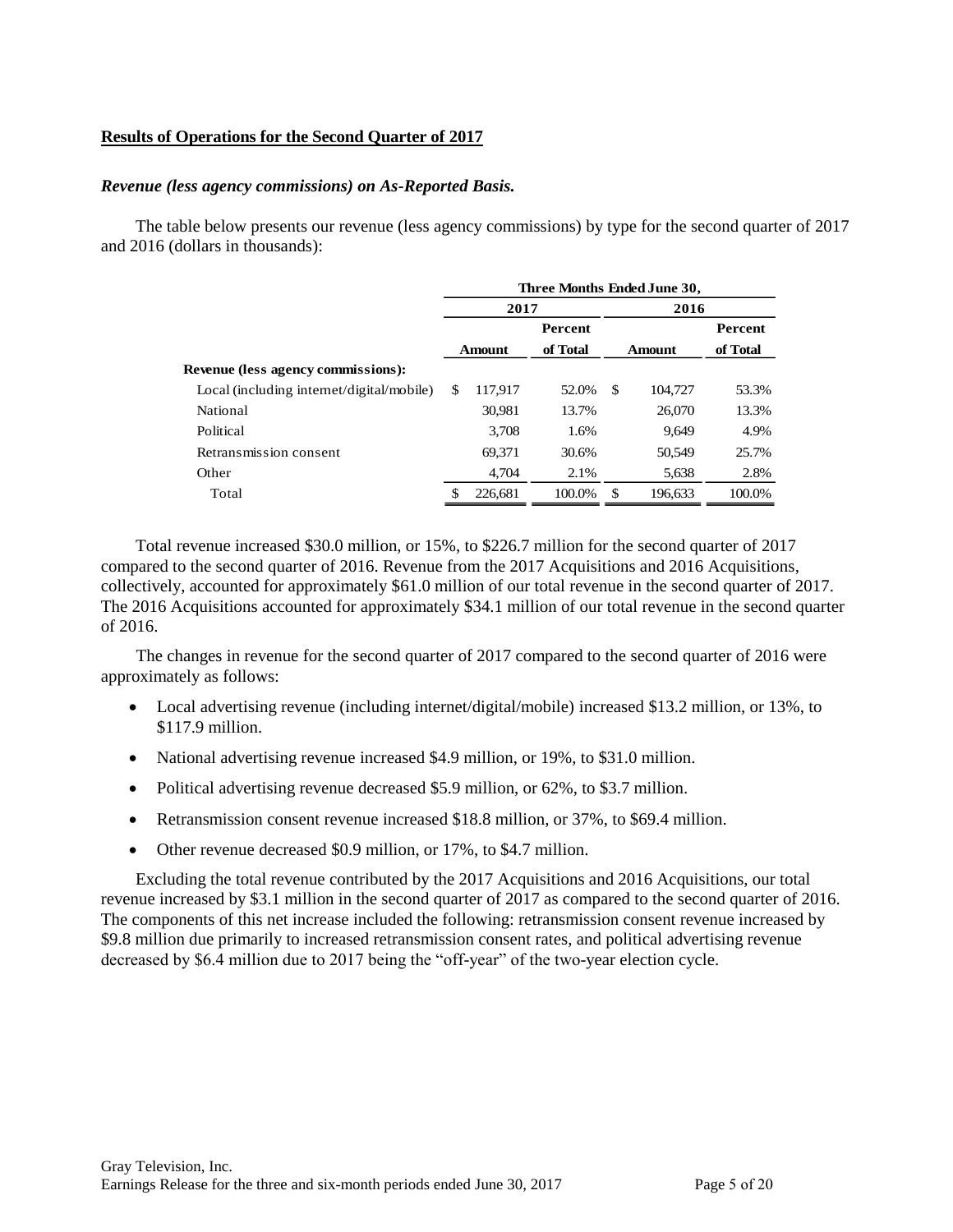# *Revenue on Combined Historical Basis.*

On a Combined Historical Basis, total revenue increased \$7.1 million to \$229.3 million in the second quarter of 2017 compared to \$222.2 million the second quarter of 2016, as a result of the following:

- **•** Local advertising revenue (including internet/digital/mobile) was unchanged at \$119.8 million.
- **•** National advertising revenue increased \$0.7 million, or 2%, to \$31.9 million.
- **•** Political advertising revenue decreased \$7.5 million, or 67%, to \$3.7 million.
- **•** Retransmission consent revenue increased \$13.9 million, or 25%, to \$69.9 million.
- **•** Other revenue was unchanged at \$3.9 million.

## *Broadcast Operating Expenses on As-Reported Basis***.**

Broadcast operating expenses (before depreciation, amortization and gain or loss on disposal of assets) increased \$16.2 million, or 14%, to \$133.5 million for the second quarter of 2017 compared to the second quarter of 2016. The 2017 Acquisitions and 2016 Acquisitions, collectively, accounted for approximately \$32.4 million of our broadcast operating expenses in the second quarter of 2017, and the 2016 Acquisitions accounted for approximately \$20.9 million of our broadcast operating expenses for the second quarter of 2016. Including the impact of the 2017 Acquisitions and the 2016 Acquisitions, total retransmission expense increased \$9.8 million, or 41%, to \$33.8 million in the second quarter of 2017 compared to the second quarter of 2016.

Excluding the impact of the 2017 Acquisitions and the 2016 Acquisitions:

- **•** Non-compensation expenses increased by \$5.6 million, or 10%, in the second quarter of 2017 primarily due to retransmission expense increases of \$5.3 million and net increases in several categories including programming, licensing and professional fees.
- **•** Compensation expense decreased by \$0.9 million in the second quarter of 2017.

# *Broadcast Operating Expenses on Combined Historical Basis.*

On a Combined Historical Basis, broadcast operating expenses (before depreciation, amortization and gain or loss on disposal of assets) increased \$3.0 million, or 2%, to \$136.4 million in the second quarter of 2017 compared to the second quarter of 2016. The increase reflects, in part, the following:

- Retransmission expense increased \$7.1 million, or 26%, to \$34.2 million in the second quarter of 2017 compared to the second quarter of 2016, consistent with increases in retransmission consent revenue.
- Syndicated programming and licensing expenses decreased \$0.6 million, or 5%, in the second quarter of 2017 compared to the second quarter of 2016.
- Professional fees decreased \$1.0 million, or 14% in the second quarter of 2017 compared to the second quarter of 2016.
- Compensation expense decreased by approximately \$2.4 million, or 3%, in the second quarter of 2017 compared to the second quarter of 2016.

# *Corporate and Administrative Operating Expenses on As-Reported Basis.*

Corporate and administrative expenses (before depreciation, amortization and gain or loss on disposal of assets) decreased \$0.1 million, or 1%, to \$8.4 million in the second quarter of 2017 as compared to the second quarter of 2016, primarily as a result of decreases in incentive compensation costs. Non-cash share based compensation expenses were \$1.1 million and \$1.0 million in the second quarters of 2017 and 2016, respectively.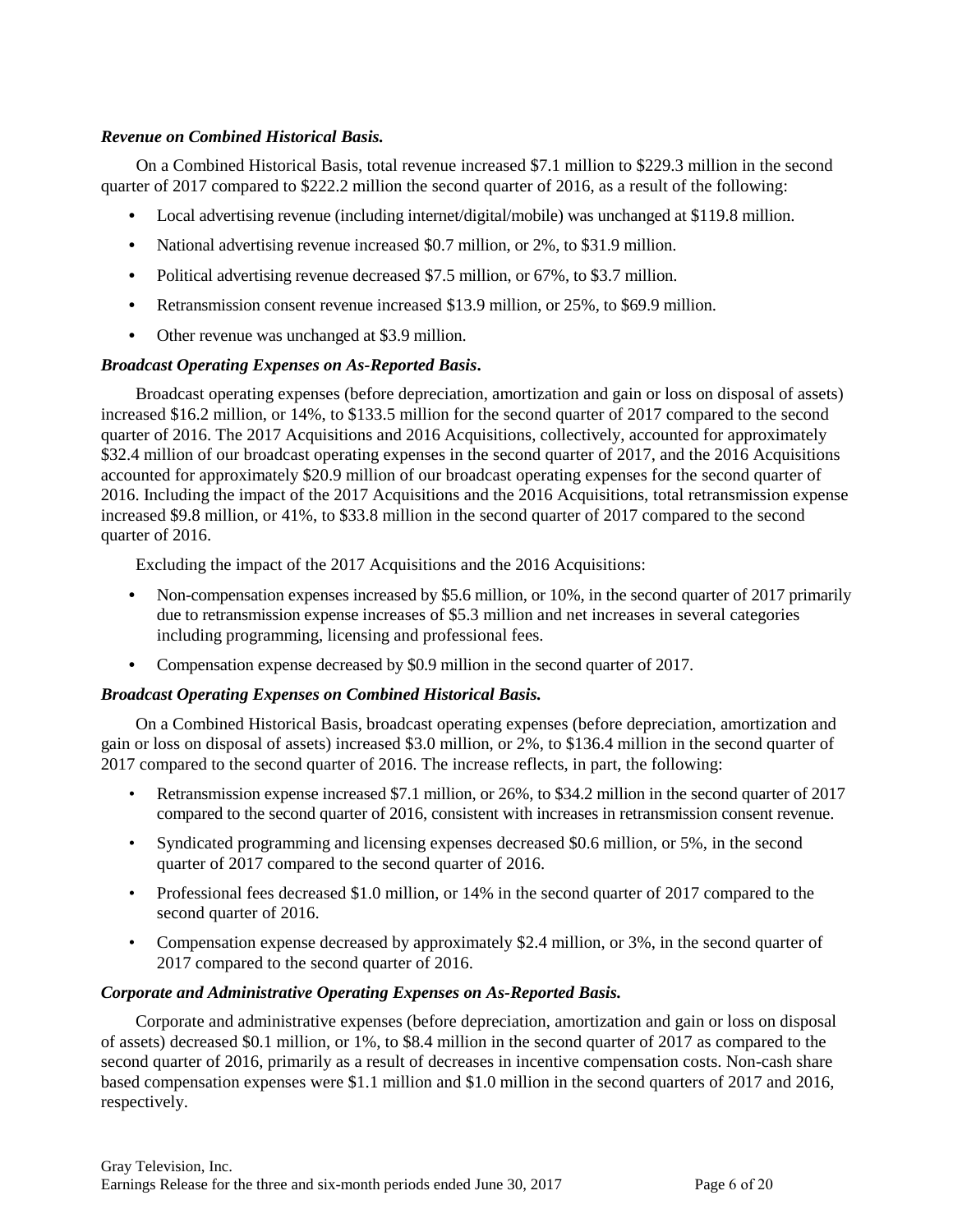### *(Gain) Loss on Disposal of Assets.*

We reported a gain on disposal of assets of \$77.3 million in the second quarter of 2017 and a loss on disposal of assets of \$1.2 million in the second quarter of 2016. On May 30, 2017, we tendered two of our broadcast licenses and made other modifications to our broadcast spectrum related to our participation in the FCC Spectrum Auction. Our proceeds from this auction which were received on August 7, 2017, were \$90.8 million and the cost of the assets disposed was \$13.1 million.

### *Taxes.*

During the second quarter of 2017, we made aggregate federal and state income tax payments of approximately \$0.6 million. During the remainder of 2017, we anticipate making income tax payments (net of refunds) of approximately \$1.0 million. We anticipate making significant federal and state income tax payments beginning in 2018, assuming no significant changes to the corporate tax code as currently in effect.

### **Results of Operations for the Six-Month Period Ended June 30, 2017**

### *Revenue (less agency commissions) on As-Reported Basis.*

The table below presents our revenue (less agency commissions) by type for the six-month periods ended June 30, 2017 and 2016 (dollars in thousands):

| Six Months Ended June 30, |                |                |                |  |  |  |  |
|---------------------------|----------------|----------------|----------------|--|--|--|--|
|                           |                | 2016           |                |  |  |  |  |
|                           | <b>Percent</b> |                | <b>Percent</b> |  |  |  |  |
| Amount                    | of Total       | Amount         | of Total       |  |  |  |  |
|                           |                |                |                |  |  |  |  |
| 220.514<br>\$             | 51.3%          | 194.081<br>\$  | 52.4%          |  |  |  |  |
| 55,795                    | 13.0%          | 48.149         | 13.0%          |  |  |  |  |
| 5.029                     | 1.2%           | 19.304         | 5.2%           |  |  |  |  |
| 136.944                   | 31.8%          | 97.818         | 26.4%          |  |  |  |  |
| 11,860                    | 2.7%           | 11.004         | 3.0%           |  |  |  |  |
| 430.142<br>S              | 100.0%         | 370,356<br>\$. | 100.0%         |  |  |  |  |
|                           |                | 2017           |                |  |  |  |  |

Total revenue increased \$59.8 million, or 16%, to \$430.1 million for the six-months ended June 30, 2017 compared to the six-months ended June 30, 2016. Revenue from the 2017 Acquisitions and 2016 Acquisitions, collectively, accounted for approximately \$108.5 million of our total revenue in the six-months ended June 30, 2017. The 2016 Acquisitions accounted for approximately \$50.7 million of our total revenue in the six-months ended June 30, 2016.

The changes in revenue for the six-months ended June 30, 2017 compared to the six-months ended June 30, 2016 were approximately as follows:

- Local advertising revenue (including internet/digital/mobile) increased \$26.4 million, or 14%, to \$220.5 million.
- National advertising revenue increased \$7.6 million, or 16%, to \$55.8 million.
- Political advertising revenue decreased \$14.3 million, or 74%, to \$5.0 million.
- Retransmission consent revenue increased \$39.1 million, or 40%, to \$136.9 million.
- Other revenue increased \$0.9 million, or 8%, to \$11.9 million.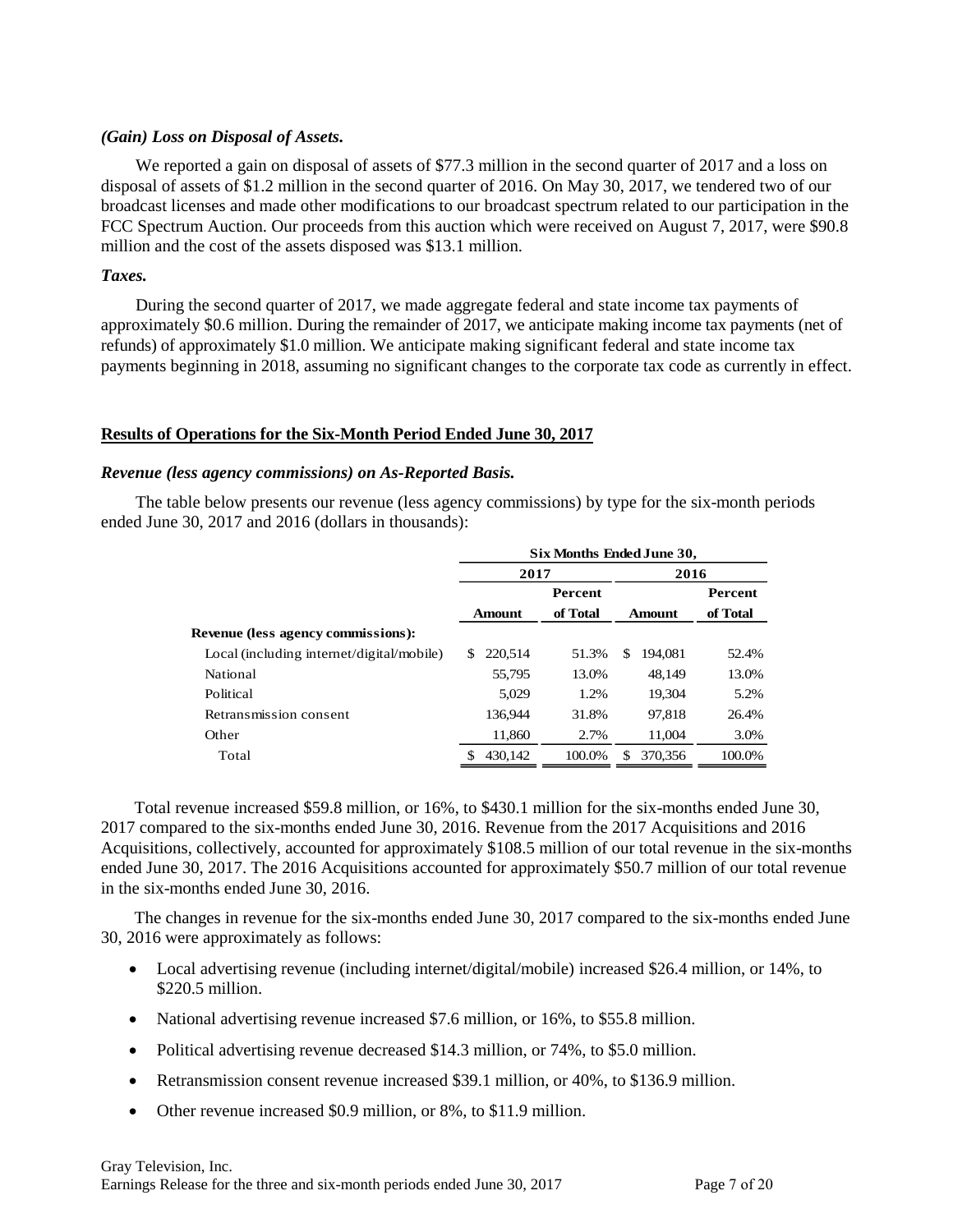Excluding the total revenue contributed by the 2017 Acquisitions and 2016 Acquisitions, our total revenue increased by \$2.0 million in the six-months ended June 30, 2017 as compared to the six-months ended June 30, 2016. The components of this net increase included the following: retransmission consent revenue increased by \$18.9 million due primarily to increased retransmission consent rates; political advertising revenue decreased by \$14.7 million due to 2017 being the "off-year" of the two-year election cycle; and local revenue decreased by \$2.0 million.

Excluding the revenue contributed by the 2017 Acquisitions and 2016 Acquisitions, local and national advertising revenue declined, in part, as a result of the impact of the broadcast of the 2017 Super Bowl on our FOX-affiliated stations generating approximately \$0.6 million of local and national advertising revenue, compared to \$1.6 million that we earned from the broadcast of the 2016 Super Bowl on our CBS-affiliated stations.

## *Revenue (less agency commissions) on Combined Historical Basis.*

On a Combined Historical Basis, total revenue increased \$5.8 million to \$442.5 for the six-months ended June 30, 2017 compared to \$436.7 in the six-months ended June 30, 2016, as a result of the following:

- Local advertising revenue (including internet/digital/mobile) decreased \$1.1 million, or less than 1%, to \$228.9 million.
- **•** National advertising revenue decreased \$0.8 million, or 1%, to \$59.0 million.
- **•** Political advertising revenue decreased \$20.9 million, or 80%, to \$5.1 million.
- **•** Retransmission consent revenue increased \$28.6 million, or 26%, to \$140.2 million.
- **•** Other revenue was unchanged at \$9.4 million.

Local and national advertising revenue declined, in part, as a result of the impact of the broadcast of the 2017 Super Bowl on our FOX-affiliated stations generating approximately \$0.6 million of local and national advertising revenue, compared to \$2.1 million that we earned from the broadcast of the 2016 Super Bowl on our CBS-affiliated stations.

## *Broadcast Operating Expenses on As-Reported Basis.*

Broadcast operating expenses (before depreciation, amortization and gain or loss on disposal of assets) increased \$41.1 million, or 18%, to \$267.0 million for the six-months ended June 30, 2017 compared to the six-months ended June 30, 2016. The 2017 Acquisitions and 2016 Acquisitions, collectively, accounted for approximately \$60.2 million of our broadcast operating expenses in the six-months ended June 30, 2017, and the 2016 Acquisitions accounted for approximately \$31.7 million of our broadcast operating expenses for the six-months ended June 30, 2016. Including the impact of the 2017 Acquisitions and the 2016 Acquisitions, total retransmission expense increased \$19.7 million, or 43%, to \$66.0 million in the six-months ended June 30, 2017 compared to the six-months ended June 30, 2016.

Excluding the impact of the 2017 Acquisitions and the 2016 Acquisitions:

- Non-compensation expenses increased by \$12.5 million, or 12%, in the six-months ended June 30, 2017 primarily due to retransmission expense increases of \$10.4 million and professional fee increases of \$2.9 million.
- **•** Compensation expense were unchanged in the six-months ended June 30, 2017 compared to the sixmonths ended June 30, 2016.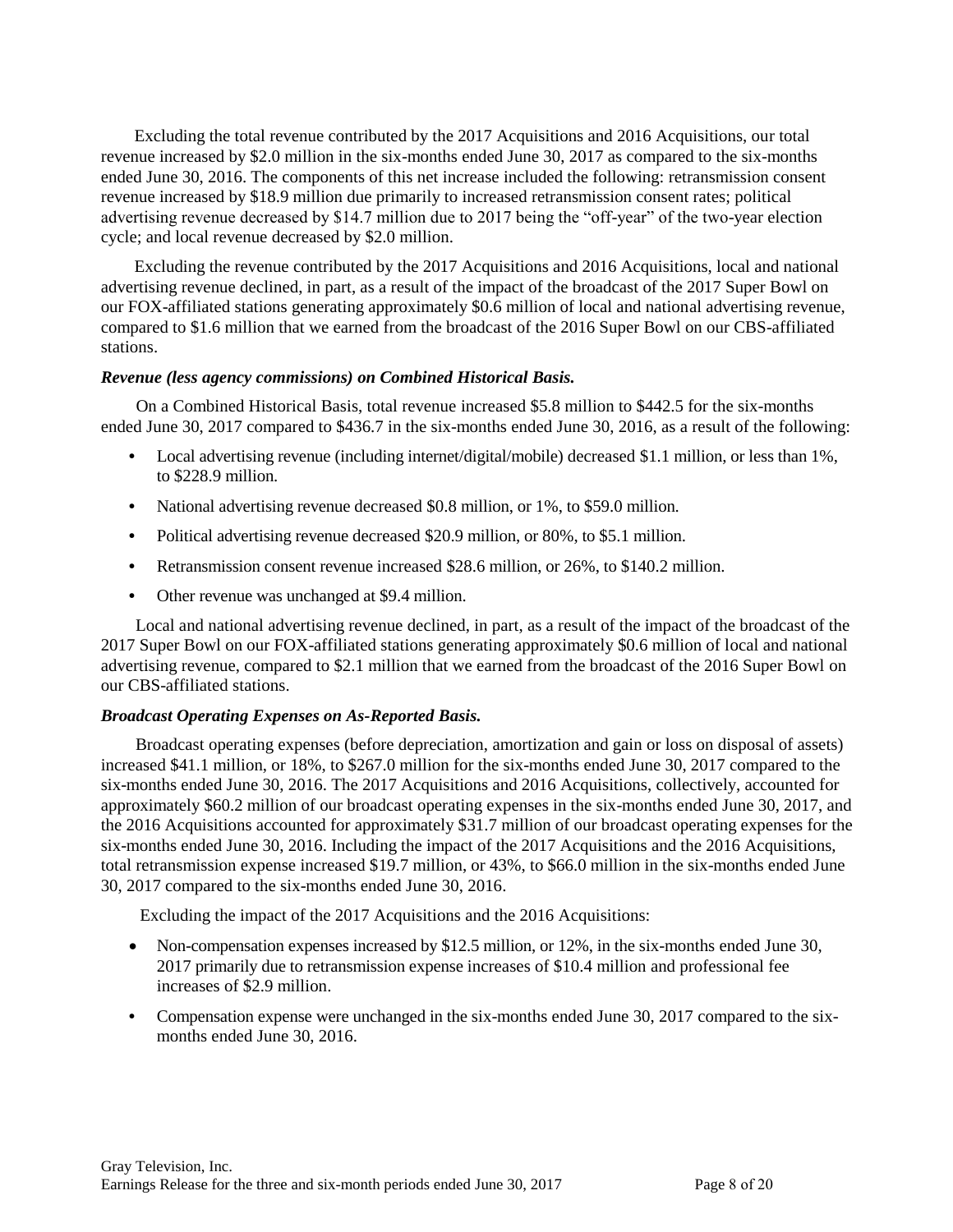## *Broadcast Operating Expenses on Combined Historical Basis***.**

On a Combined Historical Basis, broadcast operating expenses (before depreciation, amortization and gain on disposal of assets) increased \$9.2 million, or 3%, to \$280.0 million for the six-months ended June 30, 2017 compared to the six-months ended June 30, 2016. The increase reflects, in part, the following:

- Retransmission expense increased \$14.2 million, or 26%, to \$68.5 million for the six-months ended June 30, 2017 compared to the six-months ended June 30, 2016, consistent with increases in retransmission consent revenue.
- Syndicated programming and licensing expenses decreased \$1.1 million, or 5%, in the six-months ended June 30, 2017 compared to the six-months ended June 30, 2016.
- Professional fees decreased \$1.3 million, or 8%, in the six-months ended June 30, 2017 compared to the six-months ended June 30, 2016.
- Compensation expense decreased by approximately \$2.4 million, or 2%, for the six-months ended June 30, 2017 compared to the six-months ended June 30, 2016.

## *Corporate and Administrative Operating Expenses on As-Reported Basis***.**

Corporate and administrative expenses (before depreciation, amortization and gain or loss on disposal of assets) decreased \$8.1 million, or 33%, to \$16.1 million for the six-months ended June 30, 2017 compared to the six-months ended June 30, 2016. The decrease reflects, in part, the following:

- Non-compensation expense decreased \$7.6 million, primarily due to a decrease of \$7.7 million in professional fees related to acquisition activities.
- Compensation expense decreased \$0.5 million, primarily due to decreases in incentive compensation costs. Non-cash share based compensation expenses were \$2.1 million and \$1.9 million, respectively, for the six-months ended June 30, 2017 and the six-months ended June 30, 2016.

## *Loss from Early Extinguishment of Debt.*

In the six-months ended June 30, 2017, we recorded a loss from early extinguishment of debt of approximately \$2.9 million, or \$1.7 million after tax, related to the amendment and restatement of our senior credit facility.

## *Gain on Disposal of Assets.*

We reported gains on disposals of assets of \$76.8 million and \$0.4 million in the six-months ended June 30, 2017 and 2016, respectively. On May 30, 2017 we tendered two of our broadcast licenses and made other modifications to our broadcast spectrum related to our participation in the FCC Spectrum Auction. Our proceeds from this auction which were received on August 7, 2017, were \$90.8 million and the cost of the assets disposed was \$13.1 million.

## *Taxes.*

During six-months ended June 30, 2017, we made aggregate federal and state income tax payments of approximately \$0.9 million.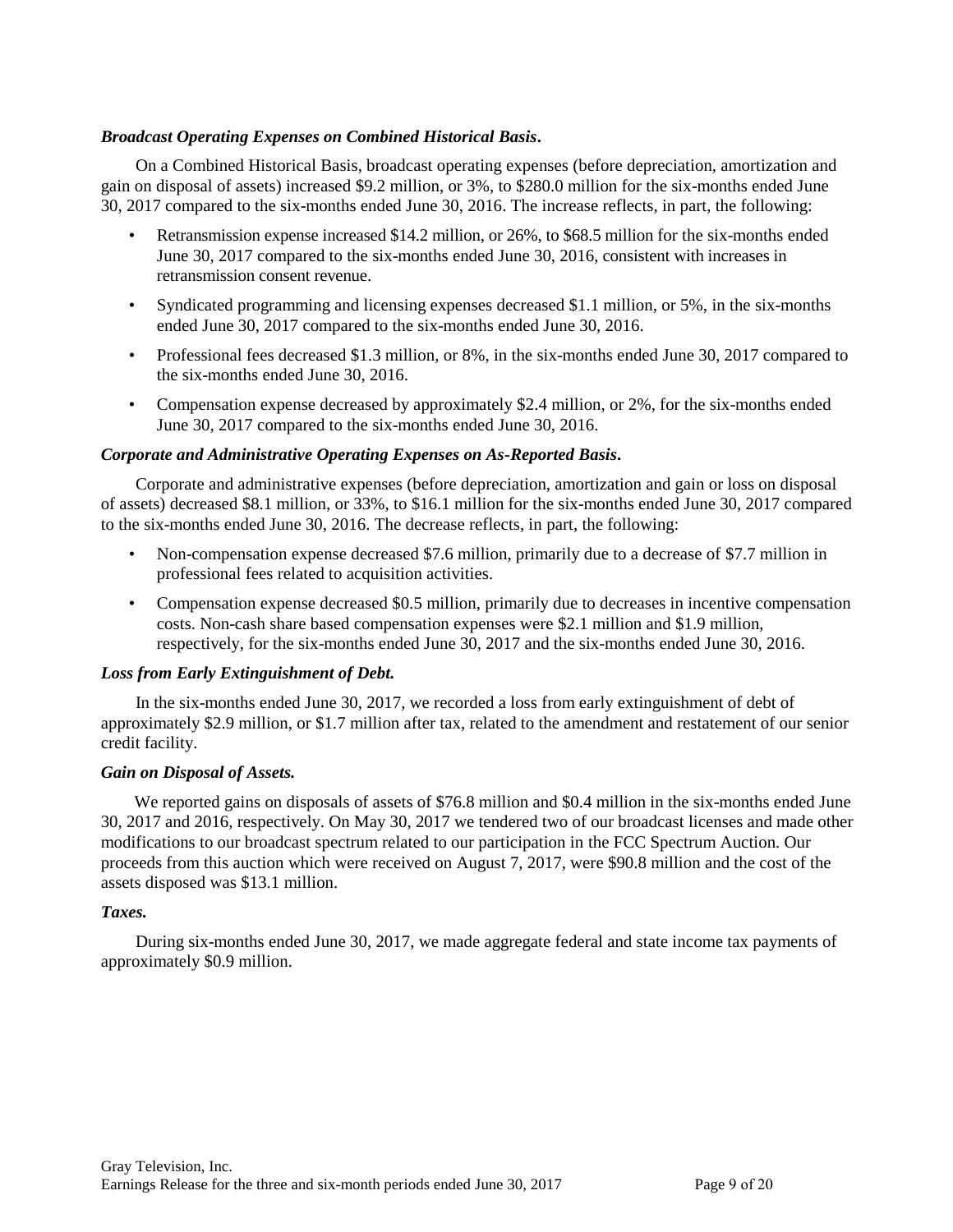# **Detailed table of Operating Results**

# **Gray Television, Inc. Selected Operating Data (Unaudited)** (in thousands except for per share data)

|                                                                 | <b>Three Months Ended</b> |                                   | <b>Six Months Ended</b>           |              |  |  |
|-----------------------------------------------------------------|---------------------------|-----------------------------------|-----------------------------------|--------------|--|--|
|                                                                 | <b>June 30,</b>           |                                   | June 30,                          |              |  |  |
|                                                                 | 2017                      | 2016                              | 2017                              | 2016         |  |  |
| Revenue (less agency commissions)                               | \$226,681                 | \$196,633                         | \$430,142                         | \$370,356    |  |  |
| Operating expenses before depreciation, amortization            |                           |                                   |                                   |              |  |  |
|                                                                 |                           |                                   |                                   |              |  |  |
| and (gain) loss on disposal of assets, net:<br><b>Broadcast</b> | 133,545                   | 117,335                           | 267,016                           |              |  |  |
|                                                                 |                           |                                   |                                   | 225,903      |  |  |
| Corporate and administrative                                    | 8,409                     | 8,524                             | 16,118                            | 24,202       |  |  |
| Depreciation                                                    | 12,841                    | 11,617                            | 25,470                            | 22,743       |  |  |
| Amortization of intangible assets                               | 6,657                     | 4,242                             | 12,224                            | 8,130        |  |  |
| (Gain) loss on disposals of assets, net                         | (77, 326)                 | 1,228                             | (76,799)                          | (420)        |  |  |
| Operating expenses                                              | 84,126                    | 142,946                           | 244,029                           | 280,558      |  |  |
| Operating income                                                | 142,555                   | 53,687                            | 186,113                           | 89,798       |  |  |
| Other income (expense):                                         |                           |                                   |                                   |              |  |  |
| Miscellaneous income, net                                       | 1                         | 141                               | 8                                 | 710          |  |  |
| Interest expense                                                | (23,791)                  | (24,269)                          | (46,982)                          | (45,544)     |  |  |
| Loss from early extinguishment of debt                          | (311)                     |                                   | (2,851)                           |              |  |  |
| Income before income tax expense                                | 118,454                   | 29,559                            | 136,288                           | 44,964       |  |  |
| Income tax expense                                              | 47,893                    | 11,897                            | 55,222                            | 18,312       |  |  |
| Net income                                                      | 70,561<br>\$              | 17,662<br>\$                      | \$81,066                          | \$26,652     |  |  |
| Basic per share information:                                    |                           |                                   |                                   |              |  |  |
| Net income                                                      | \$<br>0.98                | \$<br>0.25                        | $\boldsymbol{\mathsf{S}}$<br>1.13 | \$<br>0.37   |  |  |
| Weighted-average shares outstanding                             | 71,821                    | 71,878                            | 71,849                            | 71,835       |  |  |
| Diluted per share information:                                  |                           |                                   |                                   |              |  |  |
| Net income                                                      | 0.97<br>\$                | 0.24<br>$\boldsymbol{\mathsf{S}}$ | 1.12<br>\$                        | 0.37<br>\$   |  |  |
| Weighted-average shares outstanding                             | 72,501                    | 72,748                            | 72,510                            | 72,665       |  |  |
| Political advertising revenue (less agency commissions)         | \$<br>3,708               | \$<br>9,649                       | \$<br>5,029                       | 19,304<br>\$ |  |  |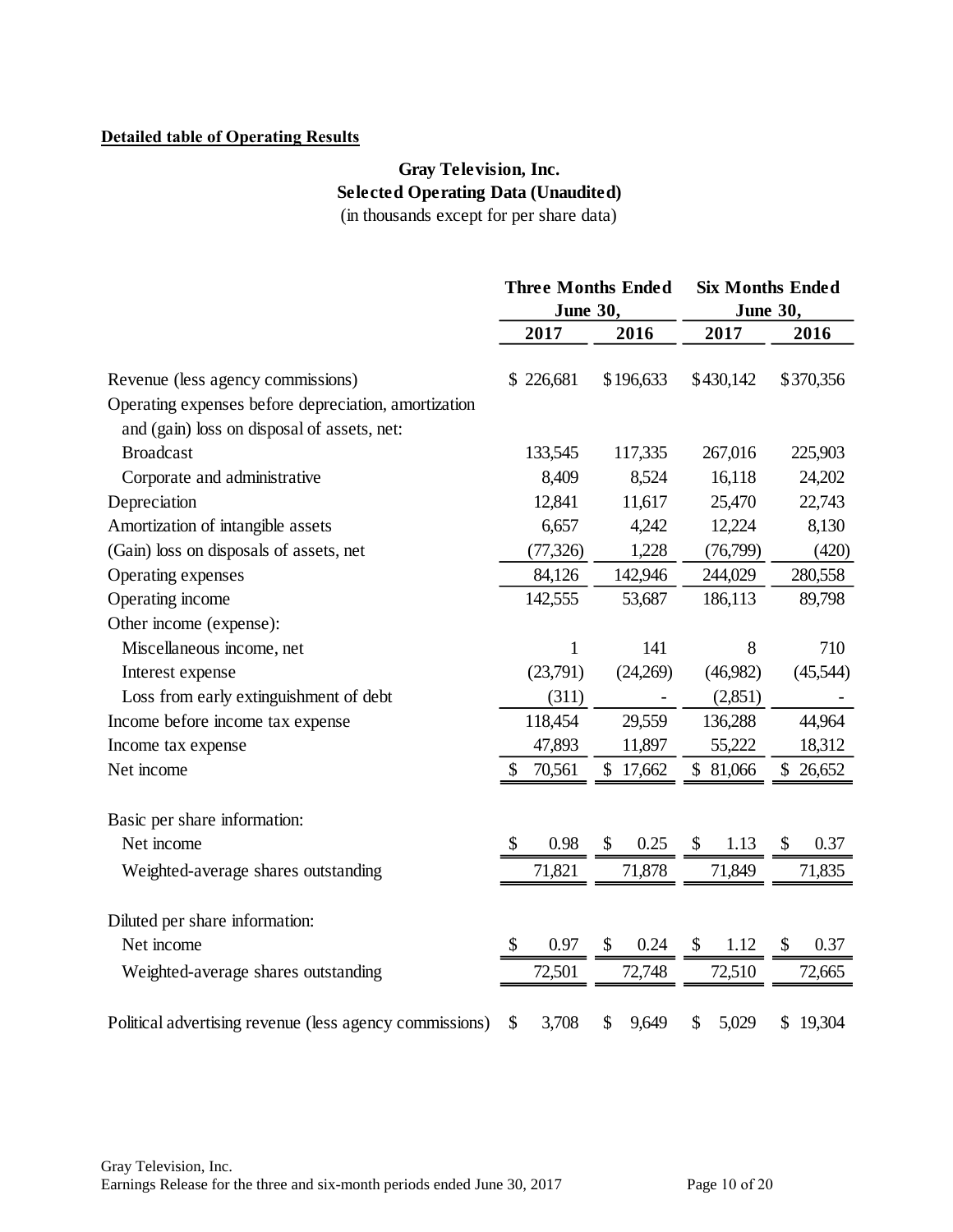## **Other Financial Data:**

|                                                            |                           | As of          |                      |           |  |  |  |
|------------------------------------------------------------|---------------------------|----------------|----------------------|-----------|--|--|--|
|                                                            | <b>June 30,</b><br>2017   |                | December 31,<br>2016 |           |  |  |  |
|                                                            | (in thousands)            |                |                      |           |  |  |  |
| Cash                                                       | \$                        | 42,360         | \$                   | 325,189   |  |  |  |
| Long-term debt, including current portion                  | \$                        | 1,838,614      | \$                   | 1,756,747 |  |  |  |
| Borrowing availability under our revolving credit facility | \$                        | 100,000        | \$                   | 60,000    |  |  |  |
|                                                            | Six Months Ended June 30, |                |                      |           |  |  |  |
|                                                            |                           | 2017           | 2016                 |           |  |  |  |
|                                                            |                           | (in thousands) |                      |           |  |  |  |
| Net cash provided by operating activities                  | \$                        | 59,144         | \$                   | 45,475    |  |  |  |
| Net cash used in investing activities                      |                           | (413,217)      |                      | (448,437) |  |  |  |
| Net cash provided by financing activities                  |                           | 71,244         |                      | 481,989   |  |  |  |
| Net (decrease) increase in cash                            | \$                        | (282, 829)     | \$                   | 79,027    |  |  |  |

### **Guidance for the Three-Months Ending September 30, 2017**

Based on our current forecasts for the third quarter of 2017, we anticipate the changes from the threemonths ended September 30, 2016 as outlined below. Our estimates for the third quarter of 2017 include approximately \$59.5 million of revenue and \$36.7 million of broadcast operating expense estimated to be contributed by the 2017 Acquired Stations and 2016 Acquired Stations. Our as-reported results for the third quarter of 2016 included approximately \$37.1 million of revenue and approximately \$20.9 million of estimates of certain selected operating data for the third quarter of 2017 (dollars in thousands):

| broadcast operating expenses contributed by the 2016 Acquired Stations. The table below presents our<br>estimates of certain selected operating data for the third quarter of 2017 (dollars in thousands): |    |                                                                                 |                                                                           |    |                                                                                  |                                                                           |                                                                 |  |  |  |  |
|------------------------------------------------------------------------------------------------------------------------------------------------------------------------------------------------------------|----|---------------------------------------------------------------------------------|---------------------------------------------------------------------------|----|----------------------------------------------------------------------------------|---------------------------------------------------------------------------|-----------------------------------------------------------------|--|--|--|--|
|                                                                                                                                                                                                            |    | Three Months Ending September 30,                                               |                                                                           |    |                                                                                  |                                                                           |                                                                 |  |  |  |  |
| Selected operating data:                                                                                                                                                                                   |    | <b>Low End</b><br><b>Guidance for</b><br>the Third<br><b>Ouarter of</b><br>2017 | % Change From<br>As-Reported<br><b>Third</b><br><b>Ouarter of</b><br>2016 |    | <b>High End</b><br><b>Guidance for</b><br>the Third<br><b>Ouarter of</b><br>2017 | % Change From<br>As-Reported<br><b>Third</b><br><b>Ouarter of</b><br>2016 | <b>As-Reported</b><br><b>Third</b><br><b>Ouarter of</b><br>2016 |  |  |  |  |
| <b>OPERATING REVENUE:</b>                                                                                                                                                                                  |    |                                                                                 |                                                                           |    | (dollars in thousands)                                                           |                                                                           |                                                                 |  |  |  |  |
| Revenue (less agency commissions)                                                                                                                                                                          | S. | 217,000                                                                         | 6 %                                                                       | S. | 220,000                                                                          | 8 %                                                                       | \$204,490                                                       |  |  |  |  |
| <b>OPERATING EXPENSES</b><br>(before depreciation, amortization and<br>(gain) loss on disposal of assets):<br><b>Broadcast</b>                                                                             | S  | 141,000                                                                         | 17 %                                                                      | S. | 143,000                                                                          | 18 %                                                                      | \$120,717                                                       |  |  |  |  |
| Corporate and administrative                                                                                                                                                                               | \$ | 8,500                                                                           | 18 %                                                                      | \$ | 9,000                                                                            | 25 %                                                                      | 7,223<br>S                                                      |  |  |  |  |
| <b>OTHER SELECTED DATA:</b><br>Political advertising revenue<br>(less agency commissions)                                                                                                                  | \$ | 3,000                                                                           | (87)%                                                                     | \$ | 3,500                                                                            | (84)%                                                                     | 22,272<br>S                                                     |  |  |  |  |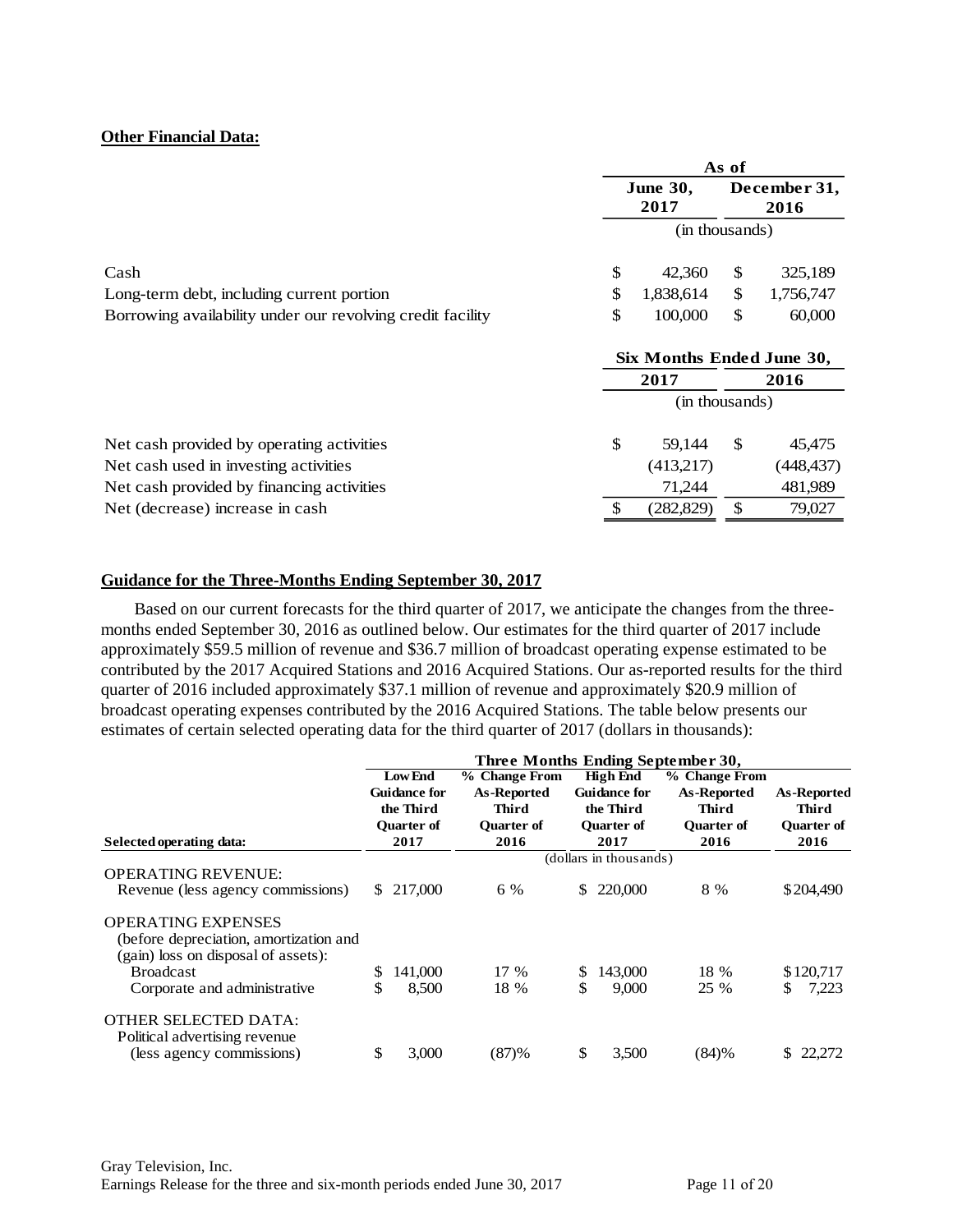# **Third Quarter of 2017 Comparisons to the Third Quarter of 2016, Which Included the Broadcast of the 2016 Summer Olympics:**

Our local and national advertising revenues (excluding political advertising revenue) during the third quarter of 2016 were significantly influenced by the broadcast of the 2016 Summer Olympics on our NBC affiliated stations. In the third quarter of 2016, these stations earned approximately \$6.0 million of local advertising revenue and \$2.2 million of national advertising revenue from the broadcast of the 2016 Summer Olympics. Currently, we anticipate that our NBC - affiliated stations will replace approximately one-half of that Olympic local and national advertising revenue with additional local and national advertising revenue from new and existing accounts in the third quarter of 2017 as compared to the third quarter of 2016. Accordingly, on a Combined Historical Basis, local and national advertising revenue for our NBC affiliated stations is expected to be lower in the third quarter of 2017 compared to the third quarter of 2016. Conversely, on a Combined Historical Basis, our stations affiliated with all other networks are currently expected to increase their aggregate local and national advertising revenue in the low single digit percentage range in the third quarter of 2017 compared to the third quarter of 2016. On a Combined Historical Basis, we anticipate that aggregate local and national advertising revenue, excluding approximately \$8.2 million of advertising revenue attributable to the broadcast of the 2016 Summer Olympics, will increase in the low to mid-single digit percentage range in the third quarter of 2017 compared to the third quarter of 2016.

### **Comments on Third Quarter of 2017 Guidance**

## **Third Quarter of 2017 on As-Reported Basis:**

### *Revenue on As-Reported Basis.*

Based on our current forecasts for the third quarter of 2017, we anticipate the following changes from the third quarter of 2016:

- We believe our third quarter of 2017 local advertising revenue (including internet/digital/mobile) will increase in the high single digit percentages.
- We expect our third quarter of 2017 national advertising revenue will increase by 18% to 20%.
- We believe our third quarter of 2017 political advertising revenue will be within a range of approximately \$3.0 million to \$3.5 million.
- We believe our third quarter of 2017 retransmission consent revenue will be approximately \$70.0 million.

# *Broadcast Operating Expenses (before depreciation, amortization and gain or loss on disposal of assets, net) on As-Reported Basis.*

For the third quarter of 2017, we anticipate our broadcast operating expenses will increase from the third quarter of 2016, reflecting the additional broadcast operating expenses of the 2017 Acquired Stations and the 2016 Acquired Stations. We anticipate that our broadcast operating expenses will also reflect an increase in retransmission expense of approximately \$10.0 million to approximately \$35.0 million for the third quarter of 2017.

## *Corporate and Administrative Operating Expenses (before depreciation, amortization and gain or loss on disposal of assets) on As-Reported Basis.*

For the third quarter of 2017, we anticipate our corporate and administrative operating expense will increase to within a range of approximately \$8.5 million to \$9.0 million, primarily attributable to increases in professional services fees.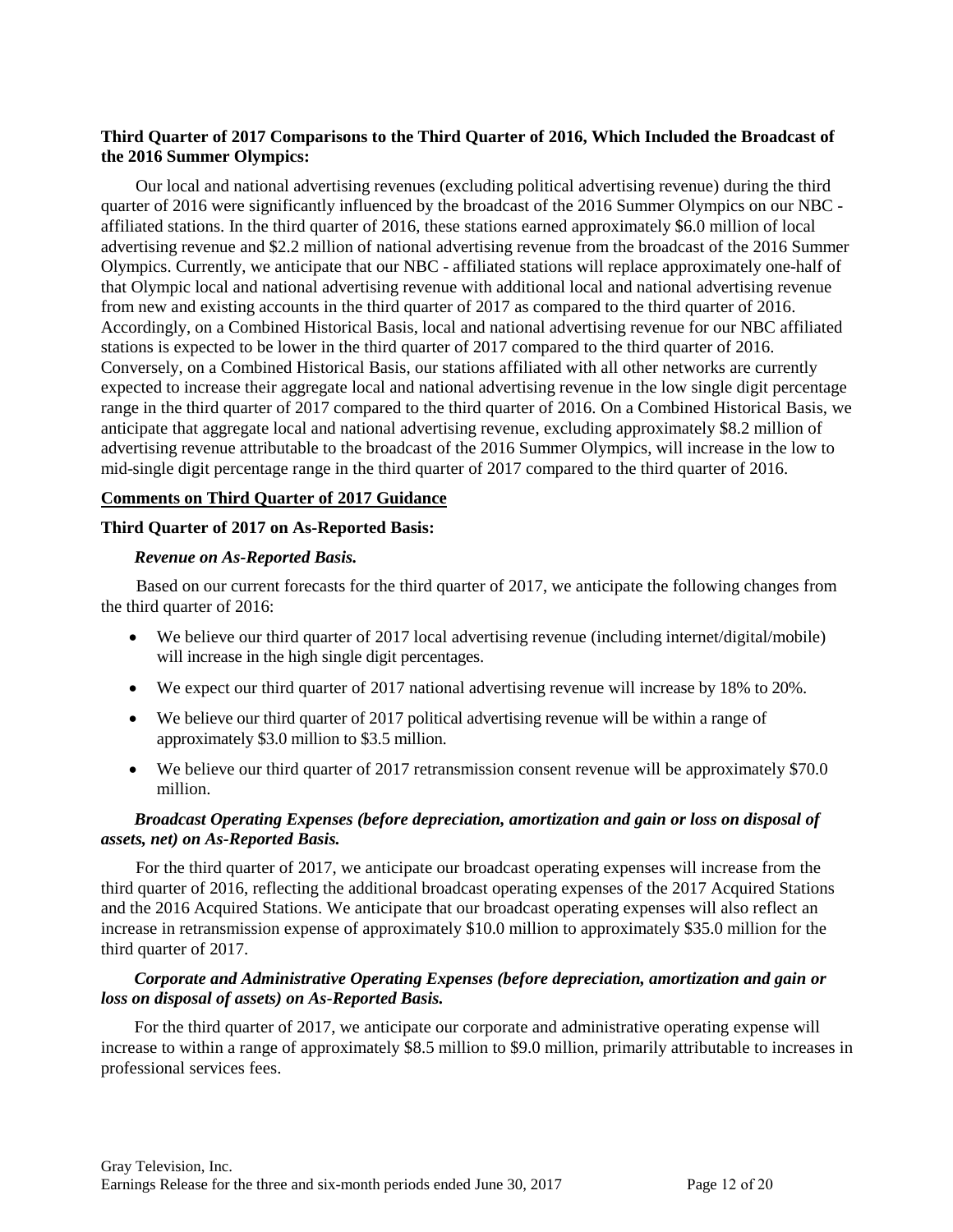## **Third Quarter of 2017 on Combined Historical Basis:**

Based on our current forecasts for the third quarter of 2017, we anticipate the following changes from the Combined Historical Basis results for the third quarter of 2016. For the purposes hereof, our Combined Historical Basis for the third quarter of 2016 have been adjusted to give effect to the 2017 Acquired Stations and the 2016 Acquired Stations as if they had been acquired in the first day of the earliest period presented.

### *Revenue on Combined Historical Basis.*

- We believe our third quarter of 2017 total revenue will change by approximately -6% to -7%, due primarily to 2017 being an off-year of the political advertising revenue cycle.
- We believe our third quarter of 2017 local advertising revenue will decrease in the low single digit percentages. We currently anticipate that local advertising revenue from our non-NBC affiliated stations will increase in the low single digit percentage range in the third quarter of 2017, while our advertising revenue from our NBC affiliated stations will decrease in the high single digit percentage range due to the Summer Olympics programming in 2016.
- **•** We believe our third quarter of 2017 national advertising revenue will increase in the low single digit percentages. We currently anticipate that national advertising revenue from our non-NBC affiliated stations will increase in the mid-single digit percentage range in the third quarter of 2017, while our advertising revenue from our NBC affiliated stations will decrease in the low single digit percentage range due to the Summer Olympics programming in 2016.
- We believe our third quarter of 2017 retransmission consent revenue will increase by approximately \$14.0 million to approximately \$70.0 million.

## *Broadcast Operating Expenses (before depreciation, amortization and gain or loss on disposal of assets) on Combined Historical Basis.*

Our total broadcast operating expenses for the third quarter of 2017 are anticipated to increase from the third quarter of 2016 on a Combined Historical Basis by approximately 5% or \$6.0 million to \$7.0 million. This increase reflects an expected increase of \$7.1 million in retransmission expense (to approximately \$35.0 million for the third quarter of 2017).

### **Non-GAAP Terms**

From time to time, Gray supplements its financial results prepared in accordance with accounting principles generally accepted in the United States of America ("GAAP") by disclosing the non-GAAP financial measures Broadcast Cash Flow, Broadcast Cash Flow Less Cash Corporate Expenses, Operating Cash Flow as defined in Gray's Senior Credit Agreement ("Operating Cash Flow"), Free Cash Flow and Total Leverage Ratio, Net of All Cash. These non-GAAP amounts are used by us to approximate the amount used to calculate key financial performance covenants contained in our debt agreements and are used with our GAAP data to evaluate our results and liquidity. These non-GAAP amounts may be provided on an As-Reported Basis as well as a Combined Historical Basis.

We define Broadcast Cash Flow as net income plus loss from early extinguishment of debt, corporate and administrative expenses, broadcast non-cash stock based compensation, depreciation and amortization (including amortization of intangible assets and program broadcast rights), any loss on disposal of assets, any miscellaneous expense, interest expense, any income tax expense, non-cash 401(k) expense less any gain on disposal of assets, any miscellaneous income, any income tax benefits, payments for program broadcast obligations and network compensation revenue.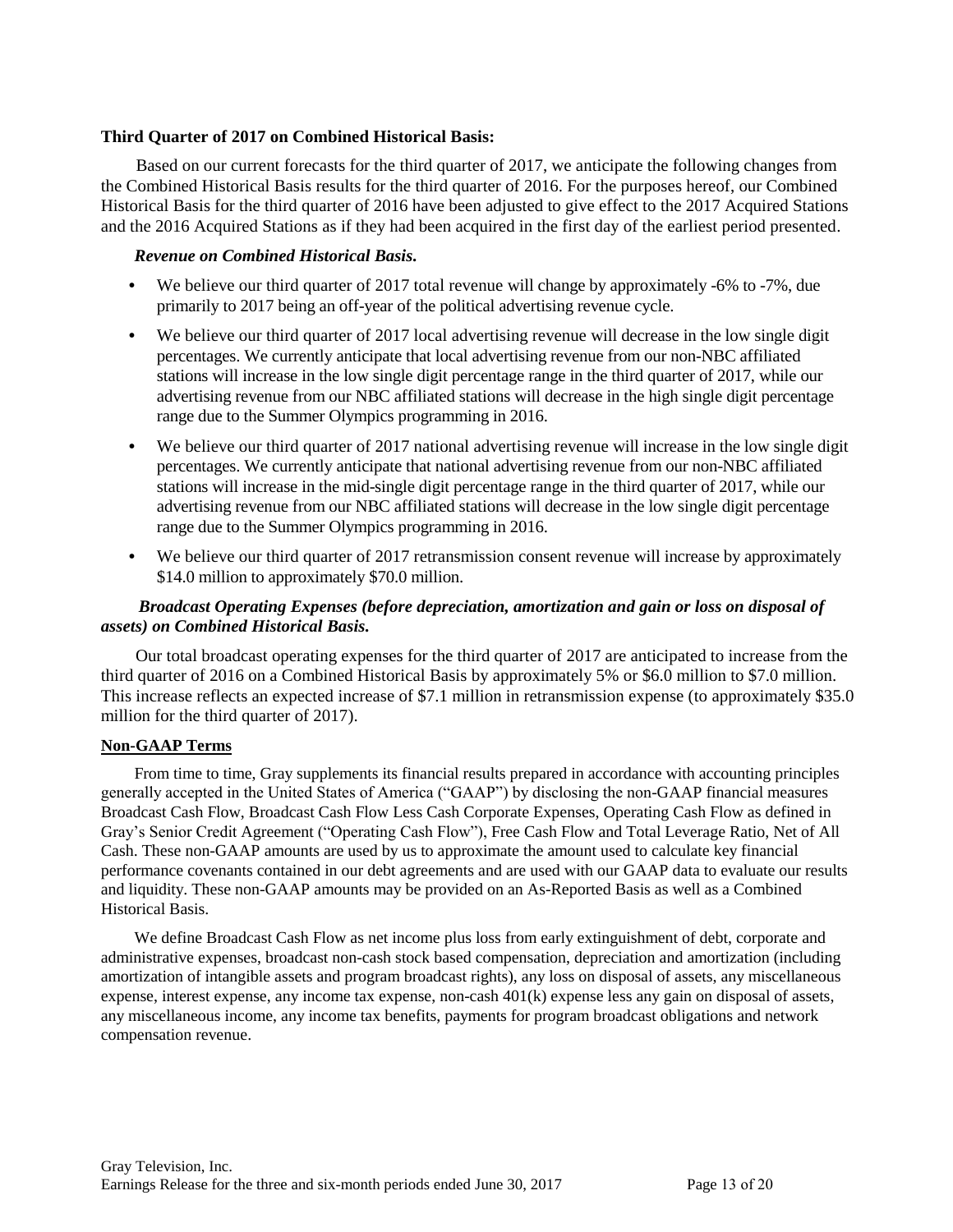We define Broadcast Cash Flow Less Cash Corporate Expenses as net income plus loss from early extinguishment of debt, non-cash stock based compensation, depreciation and amortization (including amortization of intangible assets and program broadcast rights), any loss on disposal of assets, any miscellaneous expense, interest expense, any income tax expense, and non-cash 401(k) expense, less any gain on disposal of assets, any miscellaneous income, any income tax benefits, payments for program broadcast obligations and network compensation revenue.

We define Operating Cash Flow as Combined Historical Basis net income plus loss from early extinguishment of debt, non-cash stock based compensation, depreciation and amortization (including amortization of intangible assets and program broadcast rights), any loss on disposal of assets, any miscellaneous expense, interest expense, any income tax expense, non-cash 401(k) expense and pension expenses less any gain on disposal of assets, any miscellaneous income, any income tax benefits, payments for program broadcast obligations, network compensation revenue and cash contributions to pension plans.

We define Free Cash Flow as net income plus loss from early extinguishment of debt, non-cash stock based compensation, depreciation and amortization (including amortization of intangible assets and program broadcast rights), any loss on disposal of assets, any miscellaneous expense, amortization of deferred financing costs, any income tax expense, non-cash 401(k) expense and pension expense, less any gain on disposal of assets, any miscellaneous income, any income tax benefits, payments for program broadcast obligations, network compensation revenue, contributions to pension plans, amortization of original issue discount on our debt, capital expenditures (net of any insurance proceeds) and the payment of income taxes (net of any refunds received).

Our Total Leverage Ratio, Net of All Cash is calculated as our Operating Cash Flow for the preceding eight quarters, divided by two, which is then divided by our long term debt, excluding net premiums and net deferred financing costs, but including any other debt, net of all cash. Auction proceeds receivable from the FCC Spectrum Auction of \$90.8 million were recorded on our balance sheet as of June 30, 2017 related to the disposal of two of our licenses in the FCC Spectrum Auction. These proceeds were received on August 7, 2017. The Total Leverage Ratio, Net of all Cash and Net of Auction Proceeds Receivable from FCC Spectrum Auction, reflects what our leverage ratio would have been if the proceeds from the FCC Spectrum Auction had been received on or prior to June 30, 2017.

These non-GAAP terms are not defined in GAAP and our definitions may differ from, and therefore not be comparable to, similarly titled measures used by other companies, thereby limiting their usefulness. Such terms are used by management in addition to and in conjunction with results presented in accordance with GAAP and should be considered as supplements to, and not as substitutes for, net income and cash flows reported in accordance with GAAP.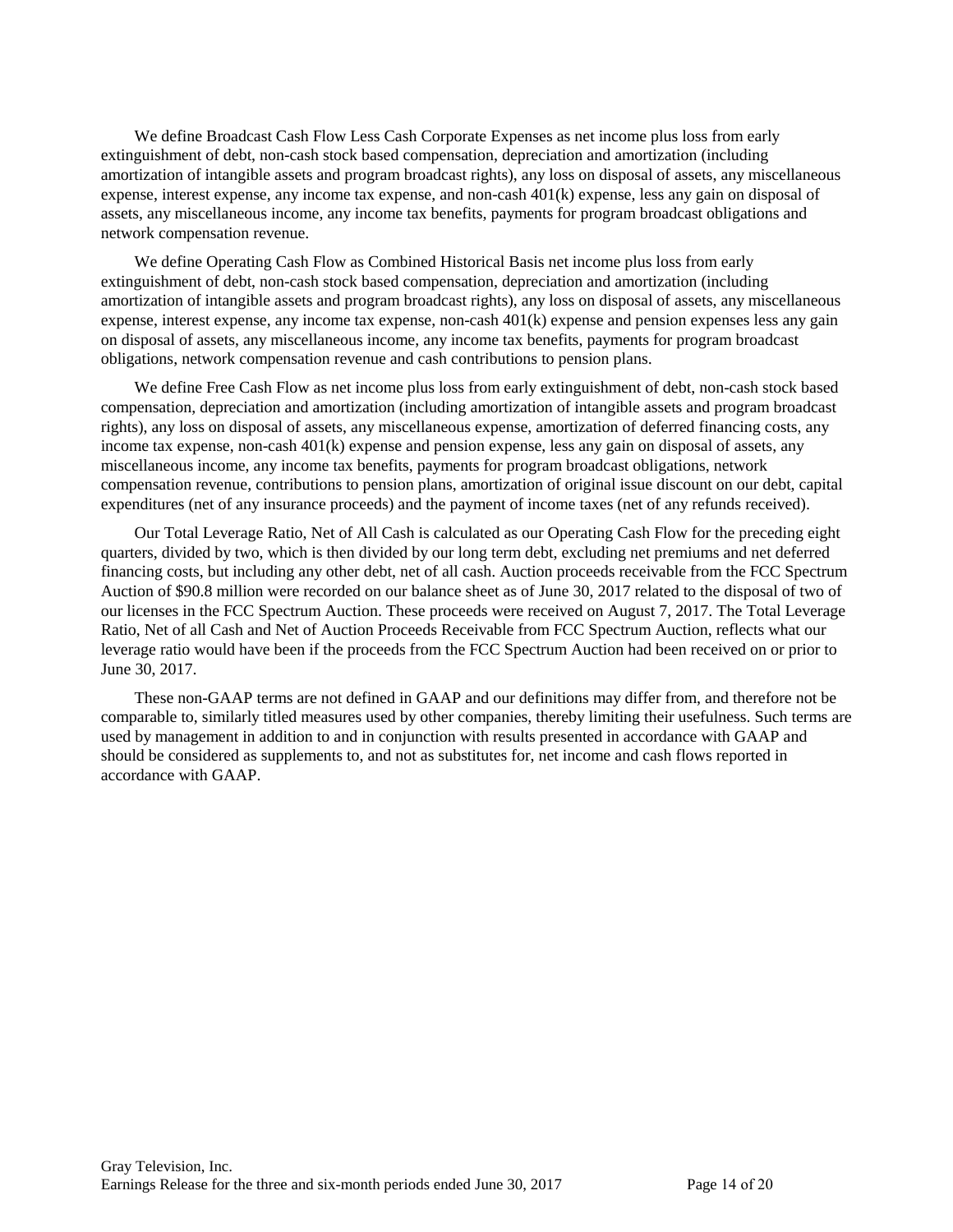# **Reconciliation on As-Reported Basis, in thousands – Quarter:**

|                                                         | Three Months Ended June 30, |           |    |          |          |
|---------------------------------------------------------|-----------------------------|-----------|----|----------|----------|
|                                                         |                             | 2017      |    | 2016     | 2015     |
| Net income                                              | \$                          | 70,561    | \$ | 17,662   | \$12,110 |
| Adjustments to reconcile from net income to             |                             |           |    |          |          |
| <b>Broadcast Cash Flow:</b>                             |                             |           |    |          |          |
| Depreciation                                            |                             | 12,841    |    | 11,617   | 8,754    |
| Amortization of intangible assets                       |                             | 6,657     |    | 4,242    | 2,731    |
| Non-cash stock-based compensation                       |                             | 1,434     |    | 1,272    | 1,009    |
| (Gain) loss on disposals of assets, net                 |                             | (77, 326) |    | 1,228    | 332      |
| Miscellaneous income, net                               |                             | (1)       |    | (141)    | (67)     |
| Interest expense                                        |                             | 23,791    |    | 24,269   | 18,587   |
| Loss from early extinguishment of debt                  |                             | 311       |    |          |          |
| Income tax expense                                      |                             | 47,893    |    | 11,897   | 8,128    |
| Amortization of program broadcast rights                |                             | 5,013     |    | 4,813    | 3,553    |
| Common stock contributed to 401(k) plan                 |                             |           |    |          |          |
| excluding corporate $401(k)$ contributions              |                             | 8         |    | 7        | 7        |
| Payments for program broadcast rights                   |                             | (5,274)   |    | (5,153)  | (3,553)  |
| Corporate and administrative expenses excluding         |                             |           |    |          |          |
| depreciation, amortization of intangible assets and     |                             |           |    |          |          |
| non-cash stock-based compensation                       |                             | 7,331     |    | 7,554    | 5,653    |
| <b>Broadcast Cash Flow</b>                              |                             | 93,239    |    | 79,267   | 57,244   |
| Corporate and administrative expenses excluding         |                             |           |    |          |          |
| depreciation, amortization of intangible assets and     |                             |           |    |          |          |
| non-cash stock-based compensation                       |                             | (7, 331)  |    | (7,554)  | (5,653)  |
| <b>Broadcast Cash Flow Less Cash Corporate Expenses</b> |                             | 85,908    |    | 71,713   | 51,591   |
| Pension expense                                         |                             | (162)     |    | 40       | 1,789    |
| Contributions to pension plans                          |                             |           |    | (1,113)  | (1,433)  |
| Interest expense                                        |                             | (23,791)  |    | (24,269) | (18,587) |
| Amortization of deferred financing costs                |                             | 1,158     |    | 1,196    | 798      |
| Amortization of net original issue premium on           |                             |           |    |          |          |
| senior notes                                            |                             | (152)     |    | (216)    | (216)    |
| Purchases of property and equipment                     |                             | (6, 438)  |    | (7,544)  | (5,547)  |
| Income taxes paid, net of refunds                       |                             | (640)     |    | (13,879) | (1,007)  |
| <b>Free Cash Flow</b>                                   |                             | 55,883    | \$ | 25,928   | \$27,388 |

 $\mathcal{L}_{\rm{max}}$ 

 $\mathcal{L}(\mathcal{L})$ 

 $\hat{\boldsymbol{\beta}}$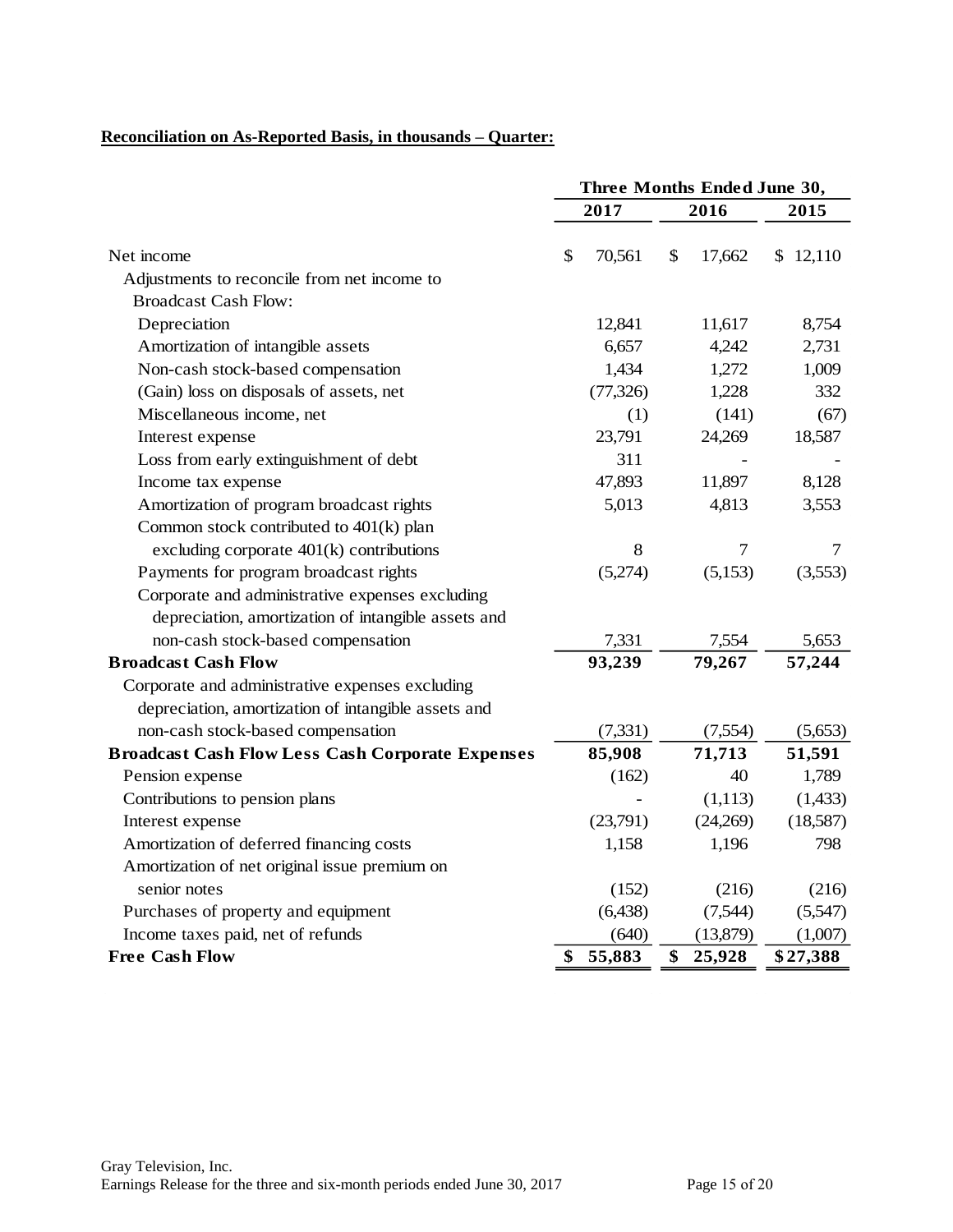# **Reconciliation on As-Reported Basis, in thousands – Year to Date:**

|                                                         | Six Months Ended June 30, |              |              |  |  |  |
|---------------------------------------------------------|---------------------------|--------------|--------------|--|--|--|
|                                                         | 2017                      | 2016         | 2015         |  |  |  |
| Net income                                              | \$<br>81,066              | 26,652<br>\$ | \$<br>17,705 |  |  |  |
| Adjustments to reconcile from net income to             |                           |              |              |  |  |  |
| <b>Broadcast Cash Flow:</b>                             |                           |              |              |  |  |  |
| Depreciation                                            | 25,470                    | 22,743       | 17,552       |  |  |  |
| Amortization of intangible assets                       | 12,224                    | 8,130        | 5,502        |  |  |  |
| Non-cash stock based compensation                       | 2,772                     | 2,556        | 2,002        |  |  |  |
| (Gain) loss on disposals of assets, net                 | (76,799)                  | (420)        | 314          |  |  |  |
| Miscellaneous income, net                               | (8)                       | (710)        | (74)         |  |  |  |
| Interest expense                                        | 46,982                    | 45,544       | 37,117       |  |  |  |
| Loss from early extinguishment of debt                  | 2,851                     |              |              |  |  |  |
| Income tax expense                                      | 55,222                    | 18,312       | 12,068       |  |  |  |
| Amortization of program broadcast rights                | 10,235                    | 9,209        | 7,160        |  |  |  |
| Common stock contributed to 401(k) plan                 |                           |              |              |  |  |  |
| excluding corporate $401(k)$ contributions              | 15                        | 14           | 13           |  |  |  |
| Payments for program broadcast rights                   | (10, 393)                 | (9,130)      | (7,141)      |  |  |  |
| Corporate and administrative expenses excluding         |                           |              |              |  |  |  |
| depreciation, amortization of intangible assets and     |                           |              |              |  |  |  |
| non-cash stock-based compensation                       | 14,066                    | 22,264       | 11,750       |  |  |  |
| <b>Broadcast Cash Flow</b>                              | 163,703                   | 145,164      | 103,968      |  |  |  |
| Corporate and administrative expenses excluding         |                           |              |              |  |  |  |
| depreciation, amortization of intangible assets and     |                           |              |              |  |  |  |
| non-cash stock-based compensation                       | (14,066)                  | (22,264)     | (11,750)     |  |  |  |
| <b>Broadcast Cash Flow Less Cash Corporate Expenses</b> | 149,637                   | 122,900      | 92,218       |  |  |  |
| Pension expense                                         | (247)                     | 80           | 4,190        |  |  |  |
| Contributions to pension plans                          | (624)                     | (1,633)      | (1,433)      |  |  |  |
| Interest expense                                        | (46,982)                  | (45,544)     | (37, 117)    |  |  |  |
| Amortization of deferred financing costs                | 2,309                     | 2,267        | 1,597        |  |  |  |
| Amortization of net original issue premium on           |                           |              |              |  |  |  |
| senior notes                                            | (305)                     | (432)        | (432)        |  |  |  |
| Purchases of property and equipment                     | (10, 415)                 | (13, 475)    | (8,396)      |  |  |  |
| Income taxes paid, net of refunds                       | (896)                     | (14,019)     | (1,248)      |  |  |  |
| <b>Free Cash Flow</b>                                   | 92,477<br>\$              | \$50,144     | \$<br>49,379 |  |  |  |

 $\mathcal{L}_{\mathcal{L}}$ 

 $\mathcal{L}_{\mathcal{L}}$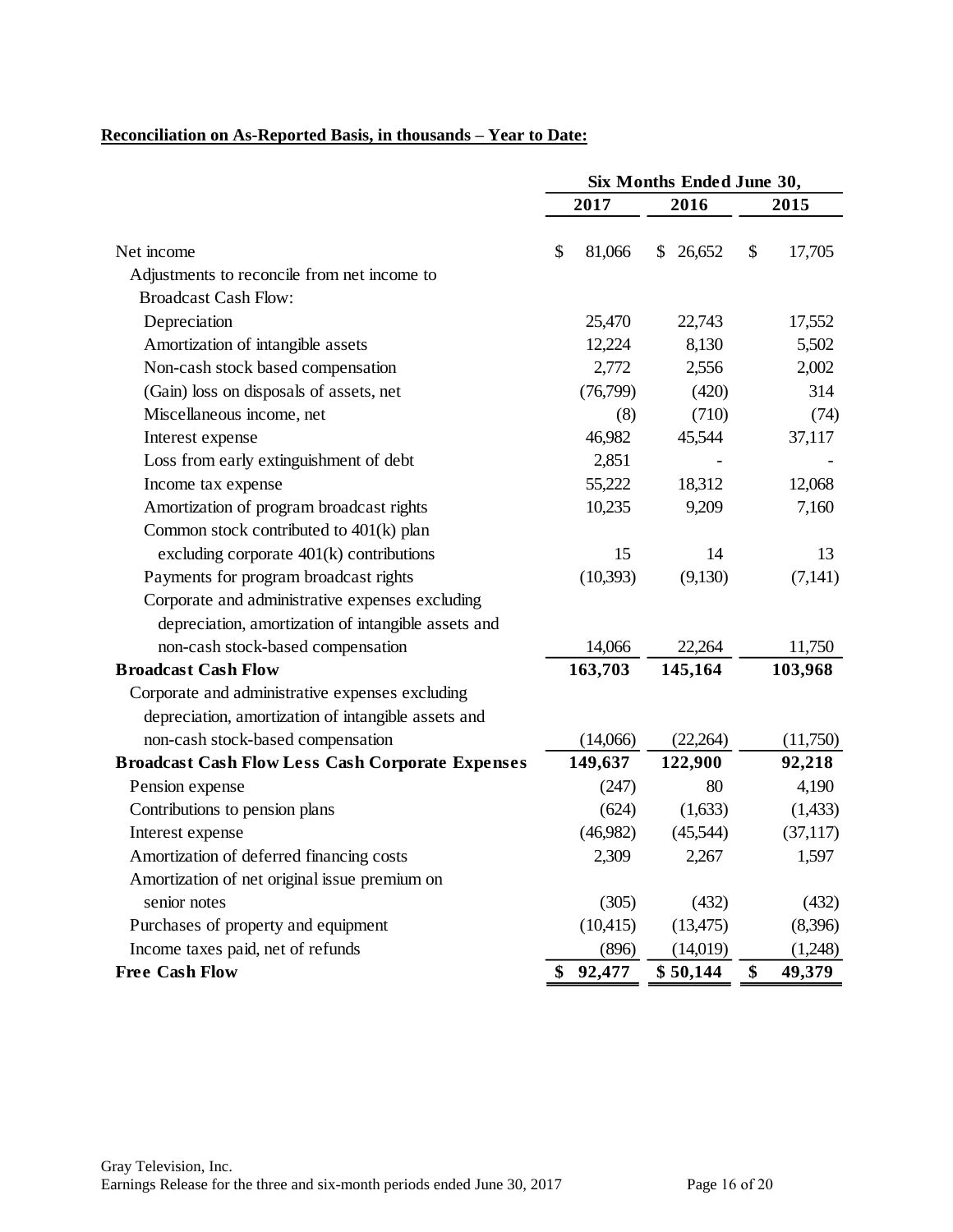# **Reconciliation on Combined Historical Basis, in thousands – Quarter:**

|                                                                  |    | <b>Three Months Ended</b><br><b>June 30,</b> |    |          |    |          |  |
|------------------------------------------------------------------|----|----------------------------------------------|----|----------|----|----------|--|
|                                                                  |    |                                              |    |          |    |          |  |
|                                                                  |    | 2017                                         |    | 2016     |    | 2015     |  |
| Net income                                                       | \$ | 70,236                                       | \$ | 24,844   | \$ | 21,716   |  |
| Adjustments to reconcile from net income to                      |    |                                              |    |          |    |          |  |
| <b>Broadcast Cash Flow:</b>                                      |    |                                              |    |          |    |          |  |
| Depreciation                                                     |    | 12,981                                       |    | 12,980   |    | 12,739   |  |
| Amortization of intangible assets                                |    | 6,658                                        |    | 4,361    |    | 4,482    |  |
| Non-cash stock-based compensation                                |    | 1,434                                        |    | 1,272    |    | 1,009    |  |
| (Gain) loss on disposals of assets, net                          |    | (77, 374)                                    |    | 1,232    |    | 491      |  |
| Miscellaneous income, net                                        |    | (4)                                          |    | (155)    |    | 1,407    |  |
| Interest expense                                                 |    | 23,791                                       |    | 25,588   |    | 24,103   |  |
| Loss from early extinguishment of debt                           |    | 311                                          |    |          |    |          |  |
| Income tax expense                                               |    | 47,894                                       |    | 11,384   |    | 7,211    |  |
| Amortization of program broadcast rights                         |    | 5,090                                        |    | 5,363    |    | 5,272    |  |
| Common stock contributed to 401(k) plan                          |    |                                              |    |          |    |          |  |
| excluding corporate $401(k)$ contributions                       |    | 8                                            |    | 8        |    | 7        |  |
| Payments for program broadcast rights                            |    | (5,351)                                      |    | (5,703)  |    | (5,272)  |  |
| Corporate and administrative expenses excluding                  |    |                                              |    |          |    |          |  |
| depreciation, amortization of intangible assets and              |    |                                              |    |          |    |          |  |
| non-cash stock-based compensation                                |    | 7,331                                        |    | 7,556    |    | 5,653    |  |
| Other                                                            |    | 967                                          |    | 2,518    |    | 7,873    |  |
| <b>Broadcast Cash Flow</b>                                       |    | 93,972                                       |    | 91,248   |    | 86,691   |  |
| Corporate and administrative expenses excluding                  |    |                                              |    |          |    |          |  |
| depreciation, amortization of intangible assets and              |    |                                              |    |          |    |          |  |
| non-cash stock-based compensation                                |    | (7, 331)                                     |    | (7,556)  |    | (5,653)  |  |
| <b>Broadcast Cash Flow Less Cash Corporate Expenses</b>          |    | 86,641                                       |    | 83,692   |    | 81,038   |  |
| Pension expense                                                  |    | (162)                                        |    | 40       |    | 1,789    |  |
| Contributions to pension plans                                   |    |                                              |    | (1,113)  |    | (1,433)  |  |
| Other                                                            |    | 541                                          |    | 510      |    |          |  |
| <b>Operating Cash Flow as Defined in Senior Credit Agreement</b> |    | 87,020                                       |    | 83,129   |    | 81,394   |  |
| Interest expense                                                 |    | (23,791)                                     |    | (25,588) |    | (24,103) |  |
| Amortization of deferred financing costs                         |    | 1,158                                        |    | 1,196    |    | 798      |  |
| Amortization of net original issue premium on                    |    |                                              |    |          |    |          |  |
| senior notes                                                     |    | (152)                                        |    | (216)    |    | (216)    |  |
| Purchases of property and equipment                              |    | (6, 438)                                     |    | (7,544)  |    | (5,750)  |  |
| Income taxes paid, net of refunds                                |    | (640)                                        |    | (13,879) |    | (1,250)  |  |
| <b>Free Cash Flow</b>                                            | \$ | 57,157                                       | \$ | 37,098   | \$ | 50,873   |  |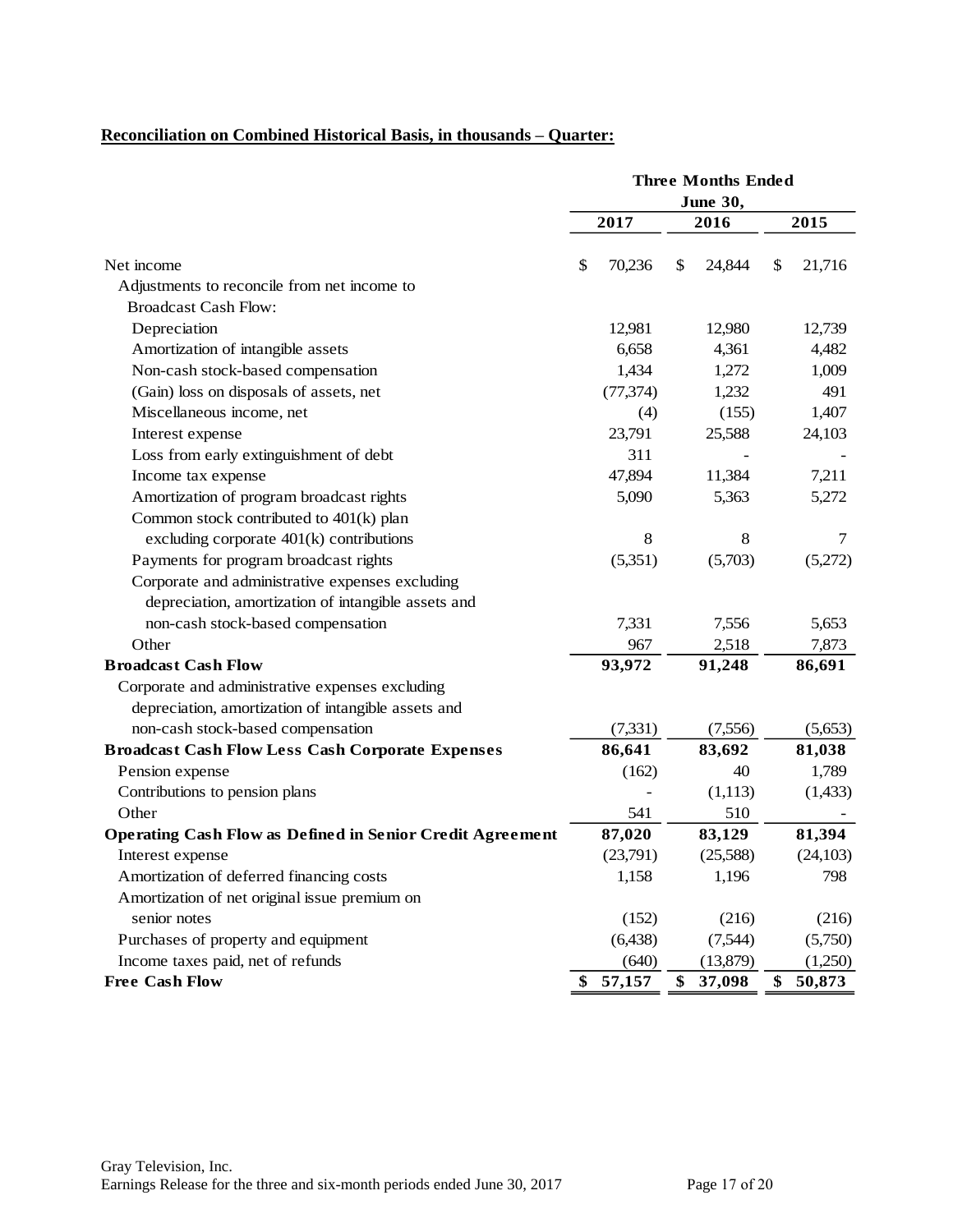# **Reconciliation on Combined Historical Basis, in thousands – Year to Date:**

|                                                                  |              | <b>Six Months Ended</b> |              |  |  |
|------------------------------------------------------------------|--------------|-------------------------|--------------|--|--|
|                                                                  |              | June 30,                |              |  |  |
|                                                                  | 2017         | 2016                    | 2015         |  |  |
| Net income                                                       | \$<br>79,247 | \$<br>38,132            | 31,597<br>\$ |  |  |
| Adjustments to reconcile from net income to                      |              |                         |              |  |  |
| <b>Broadcast Cash Flow:</b>                                      |              |                         |              |  |  |
| Depreciation                                                     | 26,207       | 26,215                  | 25,729       |  |  |
| Amortization of intangible assets                                | 12,250       | 9,219                   | 9,132        |  |  |
| Non-cash stock-based compensation                                | 2,772        | 2,556                   | 2,002        |  |  |
| (Gain) loss on disposals of assets, net                          | (76, 849)    | (216)                   | 526          |  |  |
| Miscellaneous income, net                                        | (17)         | 232                     | 2,921        |  |  |
| Interest expense                                                 | 47,722       | 51,177                  | 48,149       |  |  |
| Loss from early extinguishment of debt                           | 2,851        |                         |              |  |  |
| Income tax expense                                               | 54,936       | 16,872                  | 10,368       |  |  |
| Amortization of program broadcast rights                         | 10,498       | 10,745                  | 10,620       |  |  |
| Common stock contributed to 401(k) plan                          |              |                         |              |  |  |
| excluding corporate $401(k)$ contributions                       | 15           | 14                      | 13           |  |  |
| Payments for program broadcast rights                            | (10,656)     | (10,666)                | (10,601)     |  |  |
| Corporate and administrative expenses excluding                  |              |                         |              |  |  |
| depreciation, amortization of intangible assets and              |              |                         |              |  |  |
| non-cash stock-based compensation                                | 14,066       | 22,264                  | 11,750       |  |  |
| Other                                                            | 3,183        | 6,650                   | 15,707       |  |  |
| <b>Broadcast Cash Flow</b>                                       | 166,225      | 173,194                 | 157,913      |  |  |
| Corporate and administrative expenses excluding                  |              |                         |              |  |  |
| depreciation, amortization of intangible assets and              |              |                         |              |  |  |
| non-cash stock-based compensation                                | (14,066)     | (22,264)                | (11,750)     |  |  |
| <b>Broadcast Cash Flow Less Cash Corporate Expenses</b>          | 152,159      | 150,930                 | 146,163      |  |  |
| Pension expense                                                  | (247)        | 80                      | 4,190        |  |  |
| Contributions to pension plans                                   | (624)        | (1,633)                 | (1, 433)     |  |  |
| Other                                                            | 1,097        | 7,245                   |              |  |  |
| <b>Operating Cash Flow as defined in Senior Credit Agreement</b> | 152,385      | 156,622                 | 148,920      |  |  |
| Interest expense                                                 | (47, 722)    | (51, 177)               | (48, 149)    |  |  |
| Amortization of deferred financing costs                         | 2,309        | 2,267                   | 1,597        |  |  |
| Amortization of net original issue premium on                    |              |                         |              |  |  |
| senior notes                                                     | (305)        | (432)                   | (432)        |  |  |
| Purchases of property and equipment                              | (10, 415)    | (13, 475)               | (12,500)     |  |  |
| Income taxes paid, net of refunds                                | (896)        | (14,019)                | (2,500)      |  |  |
| <b>Free Cash Flow</b>                                            | 95,356<br>\$ | 79,786<br>\$            | 86,936<br>\$ |  |  |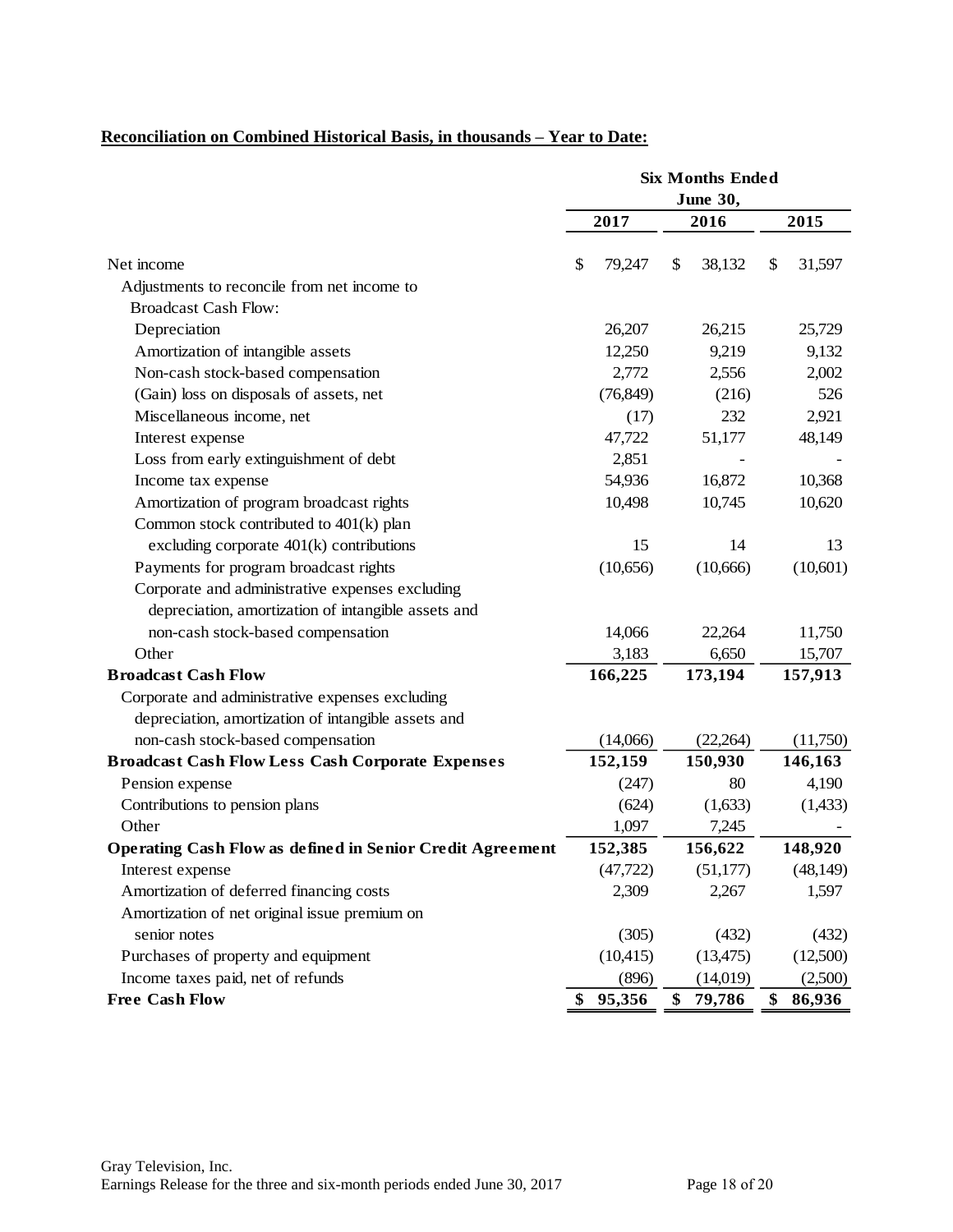| Reconciliation of Total Leverage Ratio, Net of All Cash, in thousands except for ratio: |  |  |
|-----------------------------------------------------------------------------------------|--|--|
|                                                                                         |  |  |

| \$<br>218,375<br>Net income<br>Adjustments to reconcile from net income to Broadcast Cash Flow:<br>104,363<br>Depreciation<br>Amortization of intangible assets<br>40,283<br>Non-cash stock-based compensation<br>9,891<br>Gain on disposals of assets, net<br>(75,044)<br>Miscellaneous income, net<br>2,910<br>198,524<br>Interest expense<br>34,838<br>Loss from early extinguishment of debt<br>109,184<br>Income tax expense<br>Amortization of program broadcast rights<br>43,026<br>Common stock contributed to 401(k) plan<br>excluding corporate 401(k) contributions<br>57<br>Payments for program broadcast rights<br>(42, 604)<br>Corporate and administrative expenses excluding depreciation, amortization<br>of intangible assets and non-cash stock-based compensation<br>70,008<br>Other<br>21,341<br><b>Broadcast Cash Flow</b><br>735,152<br>Corporate and administrative expenses excluding<br>depreciation, amortization of intangible assets and<br>non-cash stock-based compensation<br>(70,008)<br><b>Broadcast Cash Flow Less Cash Corporate Expenses</b><br>665,144<br>Pension expense<br>(65)<br>(7,660)<br>Contributions to pension plans<br>Other<br>16,027<br>\$<br>673,446<br><b>Operating Cash Flow as defined in Senior Credit Agreement</b><br><b>Operating Cash Flow as defined in Senior Credit</b><br>Agreement, divided by two<br>\$<br>336,723<br>June 30, 2017<br><b>Adjusted Total Indebtedness:</b><br>\$<br>1,838,614<br>Long term debt, including current portion<br>624<br>Capital leases and other debt<br>Total deferred financing costs, net<br>30,320<br>Premium on subordinated debt, net<br>(42,360)<br>Cash<br>\$<br>1,821,706<br>Adjusted Total Indebtedness, Net of All Cash<br><b>Total Leverage Ratio, Net of All Cash</b><br>5.41<br>Auction proceeds receivable from FCC Spectrum Auction<br>90,824<br>Adjusted Total Indebtedness, Net of All Cash and net of auction proceeds<br>receivable from FCC Spectrum Auction<br>\$<br>1,730,882<br>Total Leverage Ratio, Net of All Cash and Net of Auction Proceeds<br><b>Receivable from FCC Spectrum Auction</b><br>5.14 | <b>Combined Historical Basis Operating Cash Flow</b><br>as defined in the Senior Credit Agreement: | <b>Eight Quarters Ended</b><br>June 30, 2017 |
|----------------------------------------------------------------------------------------------------------------------------------------------------------------------------------------------------------------------------------------------------------------------------------------------------------------------------------------------------------------------------------------------------------------------------------------------------------------------------------------------------------------------------------------------------------------------------------------------------------------------------------------------------------------------------------------------------------------------------------------------------------------------------------------------------------------------------------------------------------------------------------------------------------------------------------------------------------------------------------------------------------------------------------------------------------------------------------------------------------------------------------------------------------------------------------------------------------------------------------------------------------------------------------------------------------------------------------------------------------------------------------------------------------------------------------------------------------------------------------------------------------------------------------------------------------------------------------------------------------------------------------------------------------------------------------------------------------------------------------------------------------------------------------------------------------------------------------------------------------------------------------------------------------------------------------------------------------------------------------------------------------------------------------------------------------------------------------------------------------------------------------|----------------------------------------------------------------------------------------------------|----------------------------------------------|
|                                                                                                                                                                                                                                                                                                                                                                                                                                                                                                                                                                                                                                                                                                                                                                                                                                                                                                                                                                                                                                                                                                                                                                                                                                                                                                                                                                                                                                                                                                                                                                                                                                                                                                                                                                                                                                                                                                                                                                                                                                                                                                                                  |                                                                                                    |                                              |
|                                                                                                                                                                                                                                                                                                                                                                                                                                                                                                                                                                                                                                                                                                                                                                                                                                                                                                                                                                                                                                                                                                                                                                                                                                                                                                                                                                                                                                                                                                                                                                                                                                                                                                                                                                                                                                                                                                                                                                                                                                                                                                                                  |                                                                                                    |                                              |
|                                                                                                                                                                                                                                                                                                                                                                                                                                                                                                                                                                                                                                                                                                                                                                                                                                                                                                                                                                                                                                                                                                                                                                                                                                                                                                                                                                                                                                                                                                                                                                                                                                                                                                                                                                                                                                                                                                                                                                                                                                                                                                                                  |                                                                                                    |                                              |
|                                                                                                                                                                                                                                                                                                                                                                                                                                                                                                                                                                                                                                                                                                                                                                                                                                                                                                                                                                                                                                                                                                                                                                                                                                                                                                                                                                                                                                                                                                                                                                                                                                                                                                                                                                                                                                                                                                                                                                                                                                                                                                                                  |                                                                                                    |                                              |
|                                                                                                                                                                                                                                                                                                                                                                                                                                                                                                                                                                                                                                                                                                                                                                                                                                                                                                                                                                                                                                                                                                                                                                                                                                                                                                                                                                                                                                                                                                                                                                                                                                                                                                                                                                                                                                                                                                                                                                                                                                                                                                                                  |                                                                                                    |                                              |
|                                                                                                                                                                                                                                                                                                                                                                                                                                                                                                                                                                                                                                                                                                                                                                                                                                                                                                                                                                                                                                                                                                                                                                                                                                                                                                                                                                                                                                                                                                                                                                                                                                                                                                                                                                                                                                                                                                                                                                                                                                                                                                                                  |                                                                                                    |                                              |
|                                                                                                                                                                                                                                                                                                                                                                                                                                                                                                                                                                                                                                                                                                                                                                                                                                                                                                                                                                                                                                                                                                                                                                                                                                                                                                                                                                                                                                                                                                                                                                                                                                                                                                                                                                                                                                                                                                                                                                                                                                                                                                                                  |                                                                                                    |                                              |
|                                                                                                                                                                                                                                                                                                                                                                                                                                                                                                                                                                                                                                                                                                                                                                                                                                                                                                                                                                                                                                                                                                                                                                                                                                                                                                                                                                                                                                                                                                                                                                                                                                                                                                                                                                                                                                                                                                                                                                                                                                                                                                                                  |                                                                                                    |                                              |
|                                                                                                                                                                                                                                                                                                                                                                                                                                                                                                                                                                                                                                                                                                                                                                                                                                                                                                                                                                                                                                                                                                                                                                                                                                                                                                                                                                                                                                                                                                                                                                                                                                                                                                                                                                                                                                                                                                                                                                                                                                                                                                                                  |                                                                                                    |                                              |
|                                                                                                                                                                                                                                                                                                                                                                                                                                                                                                                                                                                                                                                                                                                                                                                                                                                                                                                                                                                                                                                                                                                                                                                                                                                                                                                                                                                                                                                                                                                                                                                                                                                                                                                                                                                                                                                                                                                                                                                                                                                                                                                                  |                                                                                                    |                                              |
|                                                                                                                                                                                                                                                                                                                                                                                                                                                                                                                                                                                                                                                                                                                                                                                                                                                                                                                                                                                                                                                                                                                                                                                                                                                                                                                                                                                                                                                                                                                                                                                                                                                                                                                                                                                                                                                                                                                                                                                                                                                                                                                                  |                                                                                                    |                                              |
|                                                                                                                                                                                                                                                                                                                                                                                                                                                                                                                                                                                                                                                                                                                                                                                                                                                                                                                                                                                                                                                                                                                                                                                                                                                                                                                                                                                                                                                                                                                                                                                                                                                                                                                                                                                                                                                                                                                                                                                                                                                                                                                                  |                                                                                                    |                                              |
|                                                                                                                                                                                                                                                                                                                                                                                                                                                                                                                                                                                                                                                                                                                                                                                                                                                                                                                                                                                                                                                                                                                                                                                                                                                                                                                                                                                                                                                                                                                                                                                                                                                                                                                                                                                                                                                                                                                                                                                                                                                                                                                                  |                                                                                                    |                                              |
|                                                                                                                                                                                                                                                                                                                                                                                                                                                                                                                                                                                                                                                                                                                                                                                                                                                                                                                                                                                                                                                                                                                                                                                                                                                                                                                                                                                                                                                                                                                                                                                                                                                                                                                                                                                                                                                                                                                                                                                                                                                                                                                                  |                                                                                                    |                                              |
|                                                                                                                                                                                                                                                                                                                                                                                                                                                                                                                                                                                                                                                                                                                                                                                                                                                                                                                                                                                                                                                                                                                                                                                                                                                                                                                                                                                                                                                                                                                                                                                                                                                                                                                                                                                                                                                                                                                                                                                                                                                                                                                                  |                                                                                                    |                                              |
|                                                                                                                                                                                                                                                                                                                                                                                                                                                                                                                                                                                                                                                                                                                                                                                                                                                                                                                                                                                                                                                                                                                                                                                                                                                                                                                                                                                                                                                                                                                                                                                                                                                                                                                                                                                                                                                                                                                                                                                                                                                                                                                                  |                                                                                                    |                                              |
|                                                                                                                                                                                                                                                                                                                                                                                                                                                                                                                                                                                                                                                                                                                                                                                                                                                                                                                                                                                                                                                                                                                                                                                                                                                                                                                                                                                                                                                                                                                                                                                                                                                                                                                                                                                                                                                                                                                                                                                                                                                                                                                                  |                                                                                                    |                                              |
|                                                                                                                                                                                                                                                                                                                                                                                                                                                                                                                                                                                                                                                                                                                                                                                                                                                                                                                                                                                                                                                                                                                                                                                                                                                                                                                                                                                                                                                                                                                                                                                                                                                                                                                                                                                                                                                                                                                                                                                                                                                                                                                                  |                                                                                                    |                                              |
|                                                                                                                                                                                                                                                                                                                                                                                                                                                                                                                                                                                                                                                                                                                                                                                                                                                                                                                                                                                                                                                                                                                                                                                                                                                                                                                                                                                                                                                                                                                                                                                                                                                                                                                                                                                                                                                                                                                                                                                                                                                                                                                                  |                                                                                                    |                                              |
|                                                                                                                                                                                                                                                                                                                                                                                                                                                                                                                                                                                                                                                                                                                                                                                                                                                                                                                                                                                                                                                                                                                                                                                                                                                                                                                                                                                                                                                                                                                                                                                                                                                                                                                                                                                                                                                                                                                                                                                                                                                                                                                                  |                                                                                                    |                                              |
|                                                                                                                                                                                                                                                                                                                                                                                                                                                                                                                                                                                                                                                                                                                                                                                                                                                                                                                                                                                                                                                                                                                                                                                                                                                                                                                                                                                                                                                                                                                                                                                                                                                                                                                                                                                                                                                                                                                                                                                                                                                                                                                                  |                                                                                                    |                                              |
|                                                                                                                                                                                                                                                                                                                                                                                                                                                                                                                                                                                                                                                                                                                                                                                                                                                                                                                                                                                                                                                                                                                                                                                                                                                                                                                                                                                                                                                                                                                                                                                                                                                                                                                                                                                                                                                                                                                                                                                                                                                                                                                                  |                                                                                                    |                                              |
|                                                                                                                                                                                                                                                                                                                                                                                                                                                                                                                                                                                                                                                                                                                                                                                                                                                                                                                                                                                                                                                                                                                                                                                                                                                                                                                                                                                                                                                                                                                                                                                                                                                                                                                                                                                                                                                                                                                                                                                                                                                                                                                                  |                                                                                                    |                                              |
|                                                                                                                                                                                                                                                                                                                                                                                                                                                                                                                                                                                                                                                                                                                                                                                                                                                                                                                                                                                                                                                                                                                                                                                                                                                                                                                                                                                                                                                                                                                                                                                                                                                                                                                                                                                                                                                                                                                                                                                                                                                                                                                                  |                                                                                                    |                                              |
|                                                                                                                                                                                                                                                                                                                                                                                                                                                                                                                                                                                                                                                                                                                                                                                                                                                                                                                                                                                                                                                                                                                                                                                                                                                                                                                                                                                                                                                                                                                                                                                                                                                                                                                                                                                                                                                                                                                                                                                                                                                                                                                                  |                                                                                                    |                                              |
|                                                                                                                                                                                                                                                                                                                                                                                                                                                                                                                                                                                                                                                                                                                                                                                                                                                                                                                                                                                                                                                                                                                                                                                                                                                                                                                                                                                                                                                                                                                                                                                                                                                                                                                                                                                                                                                                                                                                                                                                                                                                                                                                  |                                                                                                    |                                              |
|                                                                                                                                                                                                                                                                                                                                                                                                                                                                                                                                                                                                                                                                                                                                                                                                                                                                                                                                                                                                                                                                                                                                                                                                                                                                                                                                                                                                                                                                                                                                                                                                                                                                                                                                                                                                                                                                                                                                                                                                                                                                                                                                  |                                                                                                    |                                              |
|                                                                                                                                                                                                                                                                                                                                                                                                                                                                                                                                                                                                                                                                                                                                                                                                                                                                                                                                                                                                                                                                                                                                                                                                                                                                                                                                                                                                                                                                                                                                                                                                                                                                                                                                                                                                                                                                                                                                                                                                                                                                                                                                  |                                                                                                    |                                              |
|                                                                                                                                                                                                                                                                                                                                                                                                                                                                                                                                                                                                                                                                                                                                                                                                                                                                                                                                                                                                                                                                                                                                                                                                                                                                                                                                                                                                                                                                                                                                                                                                                                                                                                                                                                                                                                                                                                                                                                                                                                                                                                                                  |                                                                                                    |                                              |
|                                                                                                                                                                                                                                                                                                                                                                                                                                                                                                                                                                                                                                                                                                                                                                                                                                                                                                                                                                                                                                                                                                                                                                                                                                                                                                                                                                                                                                                                                                                                                                                                                                                                                                                                                                                                                                                                                                                                                                                                                                                                                                                                  |                                                                                                    |                                              |
|                                                                                                                                                                                                                                                                                                                                                                                                                                                                                                                                                                                                                                                                                                                                                                                                                                                                                                                                                                                                                                                                                                                                                                                                                                                                                                                                                                                                                                                                                                                                                                                                                                                                                                                                                                                                                                                                                                                                                                                                                                                                                                                                  |                                                                                                    |                                              |
|                                                                                                                                                                                                                                                                                                                                                                                                                                                                                                                                                                                                                                                                                                                                                                                                                                                                                                                                                                                                                                                                                                                                                                                                                                                                                                                                                                                                                                                                                                                                                                                                                                                                                                                                                                                                                                                                                                                                                                                                                                                                                                                                  |                                                                                                    |                                              |
|                                                                                                                                                                                                                                                                                                                                                                                                                                                                                                                                                                                                                                                                                                                                                                                                                                                                                                                                                                                                                                                                                                                                                                                                                                                                                                                                                                                                                                                                                                                                                                                                                                                                                                                                                                                                                                                                                                                                                                                                                                                                                                                                  |                                                                                                    |                                              |
|                                                                                                                                                                                                                                                                                                                                                                                                                                                                                                                                                                                                                                                                                                                                                                                                                                                                                                                                                                                                                                                                                                                                                                                                                                                                                                                                                                                                                                                                                                                                                                                                                                                                                                                                                                                                                                                                                                                                                                                                                                                                                                                                  |                                                                                                    | (5,492)                                      |
|                                                                                                                                                                                                                                                                                                                                                                                                                                                                                                                                                                                                                                                                                                                                                                                                                                                                                                                                                                                                                                                                                                                                                                                                                                                                                                                                                                                                                                                                                                                                                                                                                                                                                                                                                                                                                                                                                                                                                                                                                                                                                                                                  |                                                                                                    |                                              |
|                                                                                                                                                                                                                                                                                                                                                                                                                                                                                                                                                                                                                                                                                                                                                                                                                                                                                                                                                                                                                                                                                                                                                                                                                                                                                                                                                                                                                                                                                                                                                                                                                                                                                                                                                                                                                                                                                                                                                                                                                                                                                                                                  |                                                                                                    |                                              |
|                                                                                                                                                                                                                                                                                                                                                                                                                                                                                                                                                                                                                                                                                                                                                                                                                                                                                                                                                                                                                                                                                                                                                                                                                                                                                                                                                                                                                                                                                                                                                                                                                                                                                                                                                                                                                                                                                                                                                                                                                                                                                                                                  |                                                                                                    |                                              |
|                                                                                                                                                                                                                                                                                                                                                                                                                                                                                                                                                                                                                                                                                                                                                                                                                                                                                                                                                                                                                                                                                                                                                                                                                                                                                                                                                                                                                                                                                                                                                                                                                                                                                                                                                                                                                                                                                                                                                                                                                                                                                                                                  |                                                                                                    |                                              |
|                                                                                                                                                                                                                                                                                                                                                                                                                                                                                                                                                                                                                                                                                                                                                                                                                                                                                                                                                                                                                                                                                                                                                                                                                                                                                                                                                                                                                                                                                                                                                                                                                                                                                                                                                                                                                                                                                                                                                                                                                                                                                                                                  |                                                                                                    |                                              |
|                                                                                                                                                                                                                                                                                                                                                                                                                                                                                                                                                                                                                                                                                                                                                                                                                                                                                                                                                                                                                                                                                                                                                                                                                                                                                                                                                                                                                                                                                                                                                                                                                                                                                                                                                                                                                                                                                                                                                                                                                                                                                                                                  |                                                                                                    |                                              |
|                                                                                                                                                                                                                                                                                                                                                                                                                                                                                                                                                                                                                                                                                                                                                                                                                                                                                                                                                                                                                                                                                                                                                                                                                                                                                                                                                                                                                                                                                                                                                                                                                                                                                                                                                                                                                                                                                                                                                                                                                                                                                                                                  |                                                                                                    |                                              |